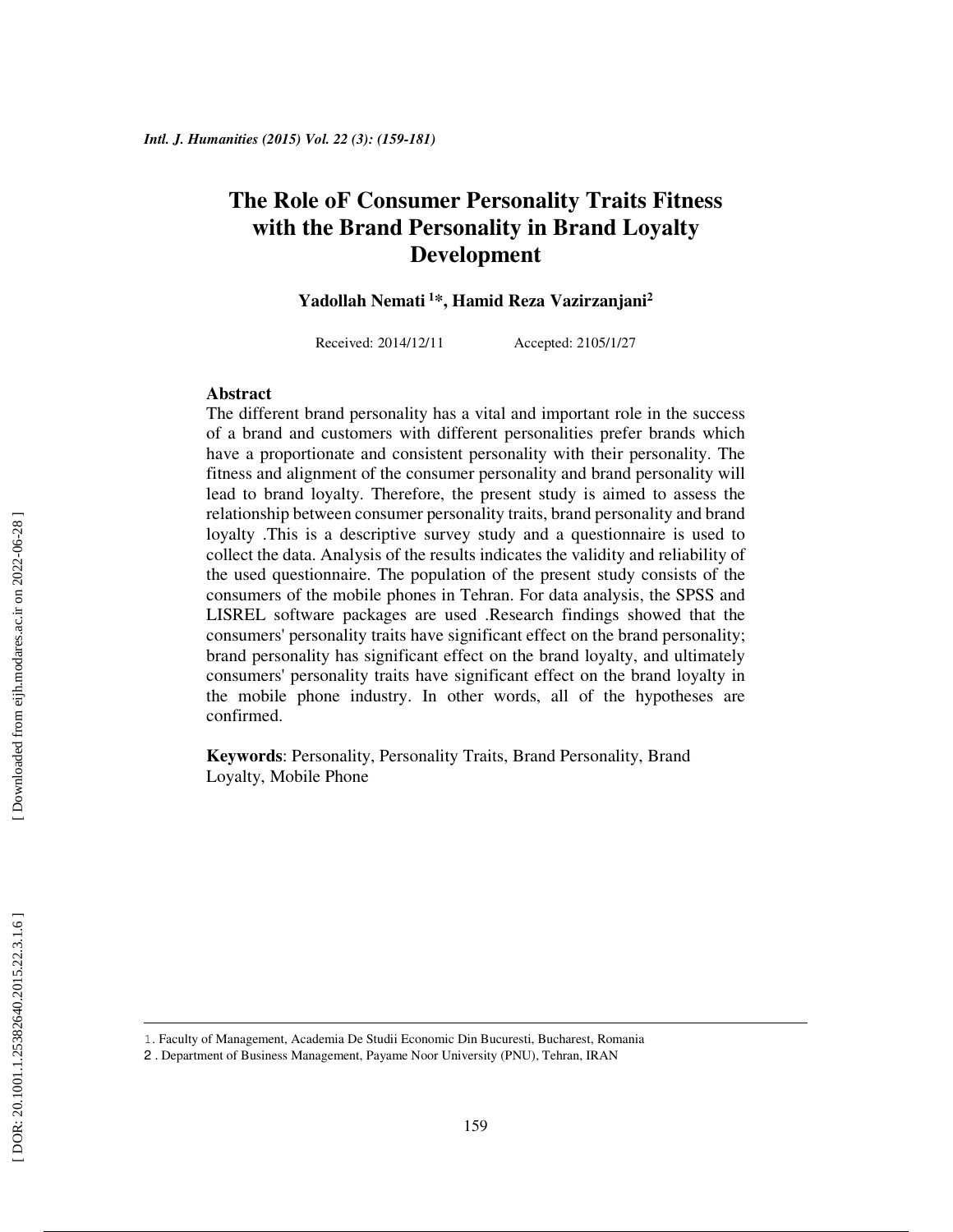## 1. **Introduction**

Different Brand personality plays an important and vital role in success of the brand. Such a personality leads the customer to understand the brand and establish a strong link with it (Doyle, 1990). The brand personality forms a long-term and stable relationship between the customer and the brand on the one hand and on the other hand distinguishes between the brand and other existing brands (Kumar et al., 2006). With a unique brand personality, customers with different characteristics will be attracted and the brand performance will be developed. In addition, the company through its brand personality can establish a good relationship with its customers and maintain the relationship (Aaker and Biel, 1993).

From the consumer's point of view, the brand personality represents the basis for a desirable branding program. Efficient and suitable brand management not only includes brand personality, but also is effective in achievement to the goals such as customer orientation, loyalty and profitability which are among of the most important concerns of today marketing managers. Given that each of the brands have their own personality brands, customers may consider the brands like a real man. In such case, the customers expect the others' attitudes, behaviors or thought

to respect their personality traits and the brands correspond to their personality (Aaker, 1996). The customers usually use of a company brand and product with their personality traits; in other words, all marketing attempts are aimed to customers believe a brand personality and identify it and improve the relation between the brand and customer (Govers & Schoormans, 2005) and consequently enhance the customers' brand loyalty and the firm brand equity.

The brand personality is becoming to an important subject of many researches in this area. These researches are conducted on the different brands and products, such as durable goods, consumer goods and luxury goods (Kumar et al., 2006; Govers and Schoormans, 2005; Mengxia, 2007).

Differentiated brand personality has a key role in the success of the brand and this leads to increase the importance of the brand personality and to have a strong relation with the brand. The brand personality must be strong and consistent and must also be distinguished from the competitors' brand. Customers with diverse personalities pay attention to develop the brands that they prefer and attract them. In addition, a company can have a good relationship with customers, through the brand personality. Customers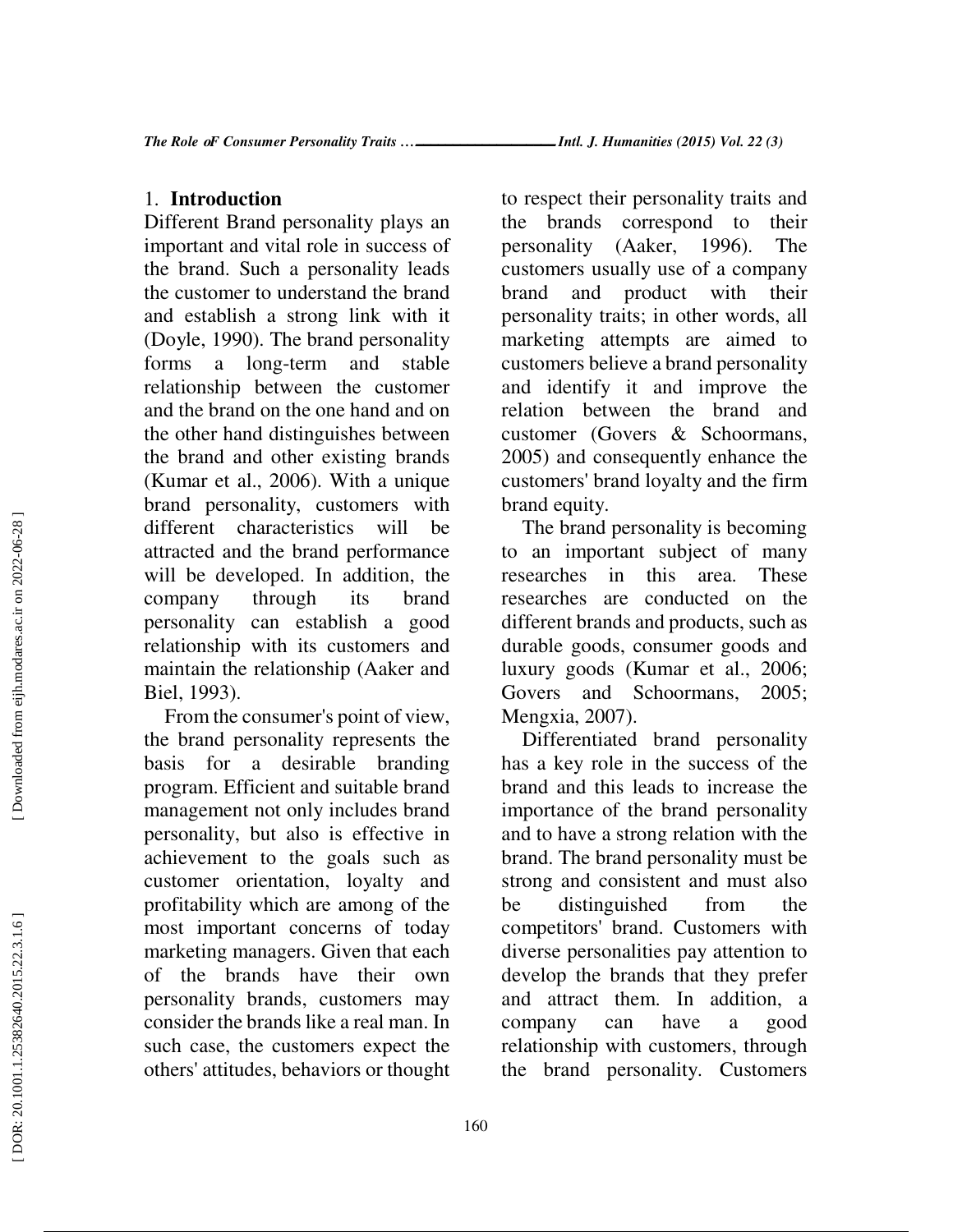prefer products and brands that are consisted with their characteristics and personality. In fact, all marketing activities are performed in order to strengthen the relationship between brands and customers and to enhance the customer loyalty to the brand and enhance the brand value (Govers and Schoormans, 2005).

In fact, the proportion and the close relationship between the personality of the customer and the brand personality is a determining factor in brand preference and brand loyalty as the result. Accordingly, the present study examines the role and the relation of the consumer personality traits and the brand personality and therefore brand loyalty.

### 2. **Literature review**

Lin (2010) conducted a study entitled "*The relationship between consumer personality traits, brand personality and brand loyalty: an empirical study on the toys and video games shoppers* ". The objective of this study was to explore the relationship between the customers' personality traits, the brand personality and brand loyalty. To accomplish this goal, by using a sampling method, 400 adult consumers of toys in Mal city of Taipei country were selected and the questionnaires were distributed among them. Regression analysis was used to test the hypotheses. The findings showed that extraversion

personality and emotional brand personality, consistency personality trait and emotional personality, pleasant brand personality and merit brand personality have significant positive correlation with each other. In addition, these findings indicate that the merit brand personality and the attractive brand personality have significant positive effect on feeling loyalty and the consistent and open mined personality traits have significant positive effect on feeling loyalty.

Lee (2009) conducted a study entitled "*The relationship between consumer personality and brand personality on basis of confidence: The Case of Korean car brands*". In this study, the author examined the relation between the consumer personality and the brand personality and based on his results, proposed strategies for branding in consumer market. Korean car brands test indicated the key role of the brand personality as a factor of distinguishing of the brand. The research was conducted on car consumers in South Korea and factor analysis, structural equation and ANOVA were used to analyze the data. Experimental results of the data analysis showed significant positive relationship between consumer personality and brand personality on the basis of confidence. In addition, the results indicate that this relation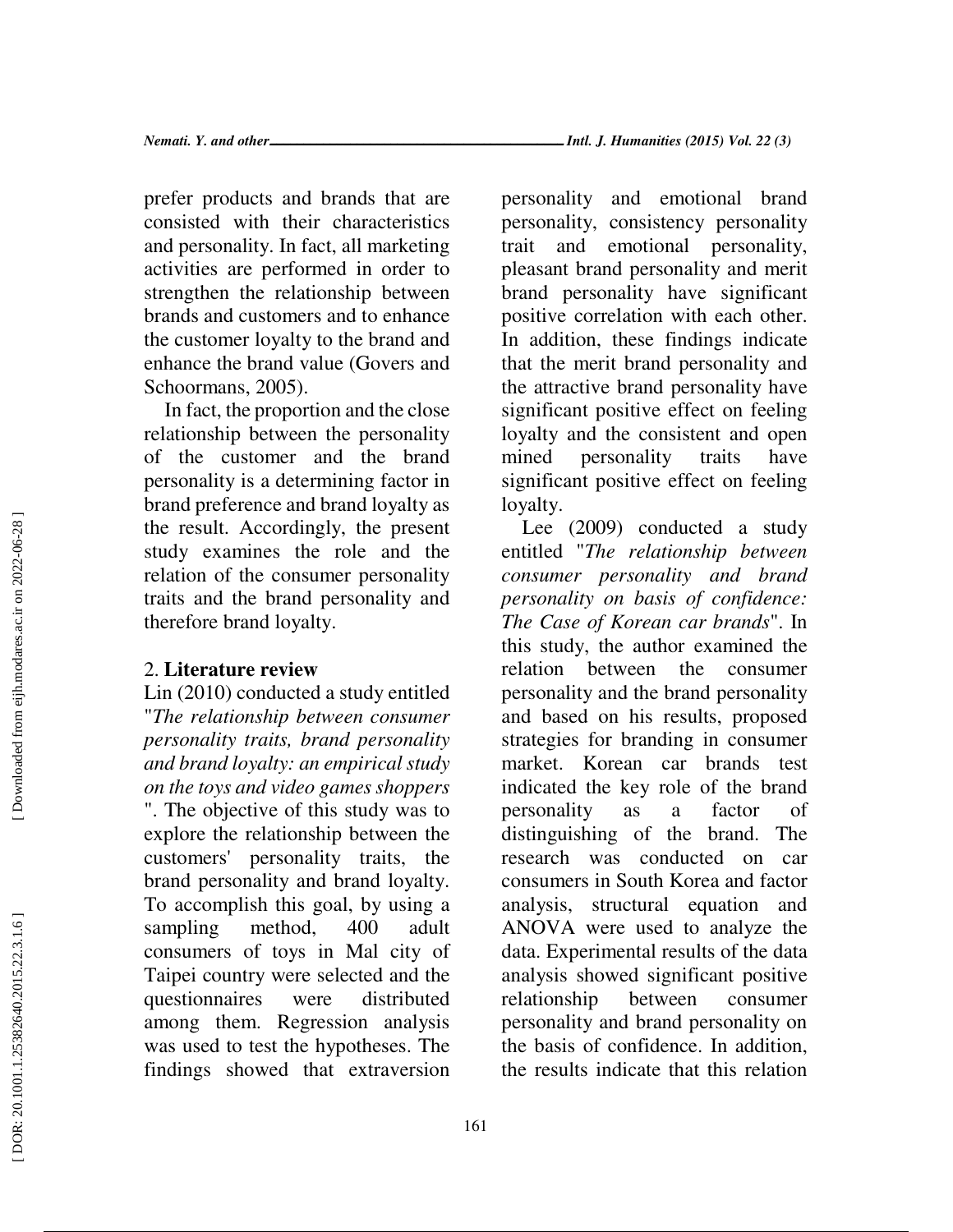finally will lead to identify the brand by the consumer and to create the purchase intention.

Maehle & Shneor (2010) in a study entitled "*The correspondence between the brand personality and human personality*" tried to clarify the relation between the brand personality and individual personality on the basis of identifying the consumers' brand preference according to their personality characteristics. In this study, the dimensions of brand personality and consumer personality which are provided by Aaker, were used. The findings showed that consumers' brand preference is largely consistent with the character of the individual consumer.

Kuenzel & Halliday (2010) conducted a study entitled "*Effects of reputation and brand personality on brand loyalty: based on the role of brand recognition*," and evaluated the effects of the consistent brand and reputation on the recognition and behavioral loyalty of customers. For this purpose, a sample of car consumers in Germany was selected. The findings showed that the consistent brand personality and brand reputation affect the brand recognition and consequently the brand loyalty. In addition, the findings showed that brand recognition in part (a minor) adjust

the effect of brand personality and brand reputation on the brand loyalty.

Venkateswaran et al. (2011) have conducted a study entitled "*a study on the dimensions of the brand personality and brand loyalty based on the Raymond brand" to assess the impact of each of the dimensions of brand personality on brand loyalty*" .They considered five dimensions of consumer personality which are: honesty (integrity), excitement, competence, sophistication (attractiveness), roughness (topography) and investigated their effect on the brand loyalty. The results of this study showed that these personality dimensions have a significant effect on the brand loyalty.

Valette-Florence et al. (2011) in their study, "*The Effect of Brand Personality and sales promotions on brand equity*" examined the influence of the brand personality and sales promotions on brand equity that brand loyalty is one of the most important aspects of them. This study is measured the relative effects of long-term brand management tool (brand personality) and an integrated short- term tool (sales promotions) on the formation of brand equity. The findings suggest a positive effect of brand personality and the negative impact of sales promotions on brand equity. Accordingly, companies should create a good brand personality for their customers to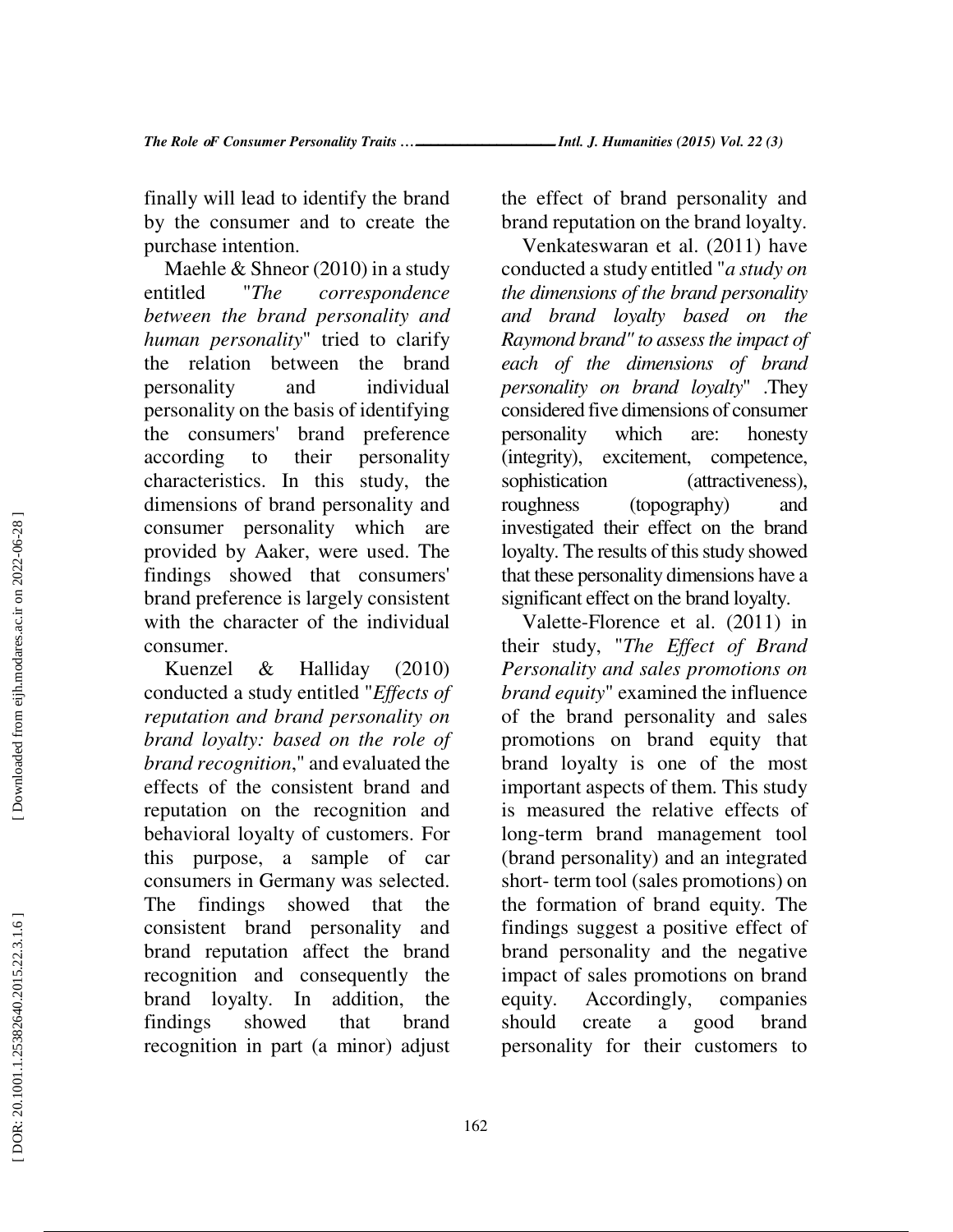promote and develop brand loyalty and brand equity.

## **3. Theoretical Background 3.1.The Concept and Definition of Personality**

Personality has a wide area having very complex issue and various aspects. For understanding human personality, great attempts has been done which some of them were practical, some superstitious, and a few other were scientific and valid. Commonly speaking , the personality has a different meaning. When it is told that someone has personality, namely, that he has properties that can influence other people or has special grace and poise. Similarly being depersonalized means having negative properties. The word "*personality*" in general is defined and used as celebrity and qualified in areas such as political, scientific, artistic, figures ,etc. (Sholtz, 1384). Personality is an "*abstract concept*" which means something like energy in physics which is not visible, but can be derived through a combination of behavior, thoughts, motivation, excitement, etc. Personality makes the difference between people (humans). But these differences are only in certain "characteristics and features". In other words, in many personality traits, people are similar to each other, so, the personality can be considered as "how people are different?" and "in what area they are similar to each other" (Farbod, 1386). This variation is due to differences in perspectives of the "definition and vision of man and his nature". Every society in order to be able to live in a certain culture and to interaction successfully, develops certain personality types that are fitted to its culture. While there are some similar experience among all cultures, it is not unlikely that the specific experiences of a culture be available to other cultures (Pearman, 2009).

There are extensive disagreements among experts in psychology and human behavior and sociologists about human personality. Subjects such as autonomy, individual independency, individualism, collectivism of human being need to interact with each other and to have self- independency indicating the differences between the visions of the social sciences and human behavior about personality. The followers of the arrangements of social culture, personal psychology, social psychology, and the like, have many discussions about the originality of personality, its formation and its use. So, we cannot offer a single definition of personality being accepted by all of the theorists, but in a simple definition, the personality indicates the individual variants (Martin, 1998).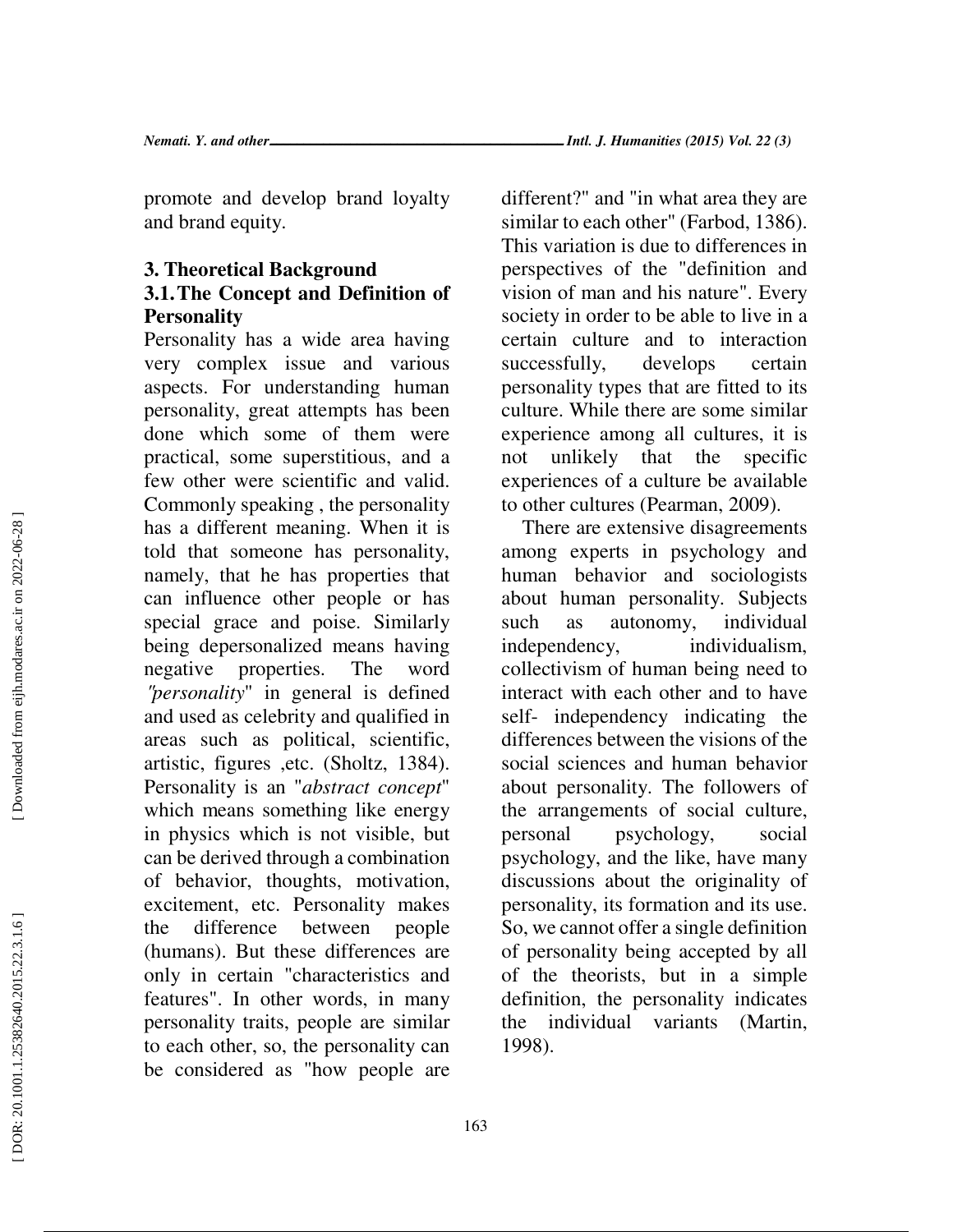Authorities in the fields of psychology and personality have provided alternative definitions for the word "*personality*". On the basis of its etymology, it is said that the word "Personality" is actually rooted in the Latin word of «Persona» which means the mask which the theater actors in ancient Greek and Roman put on their face. This interpretation implies that the personality of each individual is a mask on his face as the distinguishing factor from others (Madi, 1384). Hilgard has defined the personality as behavior patterns and ways of thinking that will determine how an individual adapt himself to the environment, while some establish a relation between the "personality" and "stable characteristics of person" and define it as a set of properties that are certain with stability, and may lead to predict the individual behavior. Personality refers to the characteristics and properties that represent the behavior of a person, including thoughts, feelings, perceptions of the selfimage, ideas, thinking method and many of habits (Sholtz & Sholtz, 1387).

### **3-2. Consumer Personality Traits**

The theory of personality traits is one of the most important theoretical fields of study on the personality. According to this theory, personality is composed of extensive *…*ـــــــــــــــــــ *Intl. J. Humanities (2015) Vol. 22 (3)*

characteristics and traits. For example, consider how you describe your friend personality. Most likely, you refer to a number of social features, such as being kind and cool. The "feature" refers to a relatively stable characteristic that let the people behave in certain ways. Unlike other personality theories such as psychoanalytic and humanism, the theory of personality traits focuses on the people variants. The combination and interaction of different properties that make up a person's personality is unique and exclusive to each person. The theory of personality traits focuses on identifying and measuring the characteristics of personality (Lin, 2010).

The theory of personality characteristic or trait is the most powerful school in personality psychology science where many researchers of the field achieve similar results (Chen & Chang, 1989). Allport (1961) is considered as the founder of personality psychology. He has defined the personality as a "real person". He also has provided more specific and more known definitions about the personality. According to this psychologist, organizational dynamic personality is consisted of psychological - physiological systems which form the pattern of behavior, thoughts and feelings of the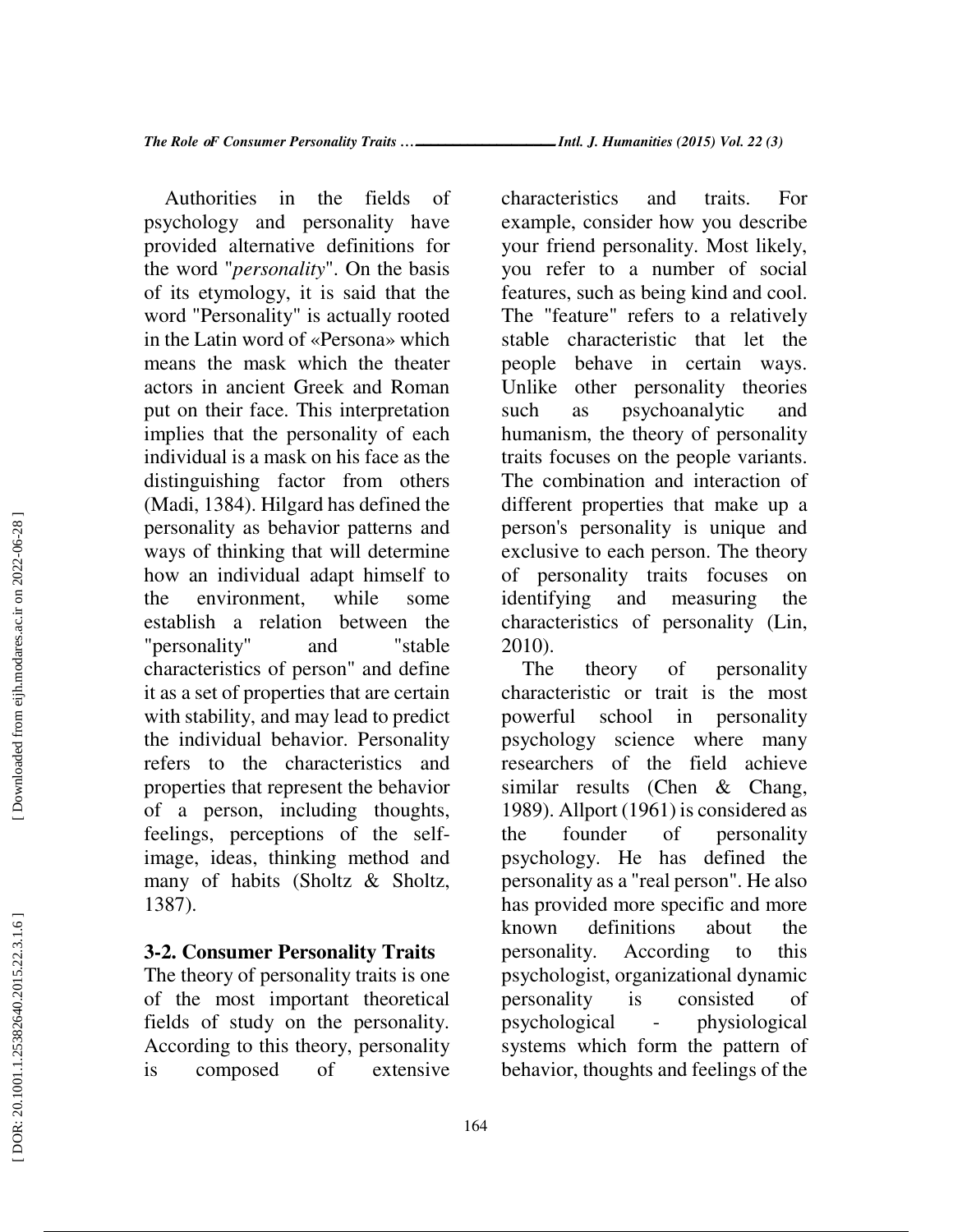person. Some researchers on the field of personality believe that in many cases, the personality traits have been developed by nature and are sustainable but unlike them, some other researchers believe that personality traits will continually evolve and may be changed or even hereditary environmental changes may not ever change (Sternberg, 2000).

Theory of personality traits or characteristics can be divided into two schools. The followers of the first school believe that people have a set of similar characteristics and consider the cause of the difference between an individual and others rooted in difference being at the level of possessing each trait. As a result, according to this school, characteristics are found usually in each of us. However, the second school followers believe that the combination of characteristics lead to individual variants which varies from person to person and each person owns its own set of characteristics or properties (Sternberg, 2000). One of the most important theories that have been proposed in the field of personality traits is the Big Five factors of personality theory, which is the focus of current research. It will be described as following.

### **3-2-1. The Big Five factors of Personality Theory**

The new theory of personality characteristics-called "the theory of the five factors has been emerged following previous theories already focused on a number of attributes. In the five-factor theory, five factors of personality represent the major features that interact with each other to form the human personality. Based on the conducted study, researchers consider five basic dimensions for the personality of every human being. Many evidences have been provided in order to confirm this theory within the past 50 years. Research in this area primarily was initiated by Fisk (1949) and was developed by other researchers such as Norman (1967), Smith (1967), Goldberg (1981) and McCrae and Costa (1987). The five dimensions constitute the broad category of personality traits. The five categories are usually considered under the following subjects:<br>• Extroversion: This option includes

- features such as irritability, desire to establish interpersonal relationships, being talkative, confident and expressive in emotions.
- **•** Agreeableness (Adaptation): This dimension includes features such as trust, altruism, respect for the wishes and needs of others, kindness, love and other acceptable social behaviors.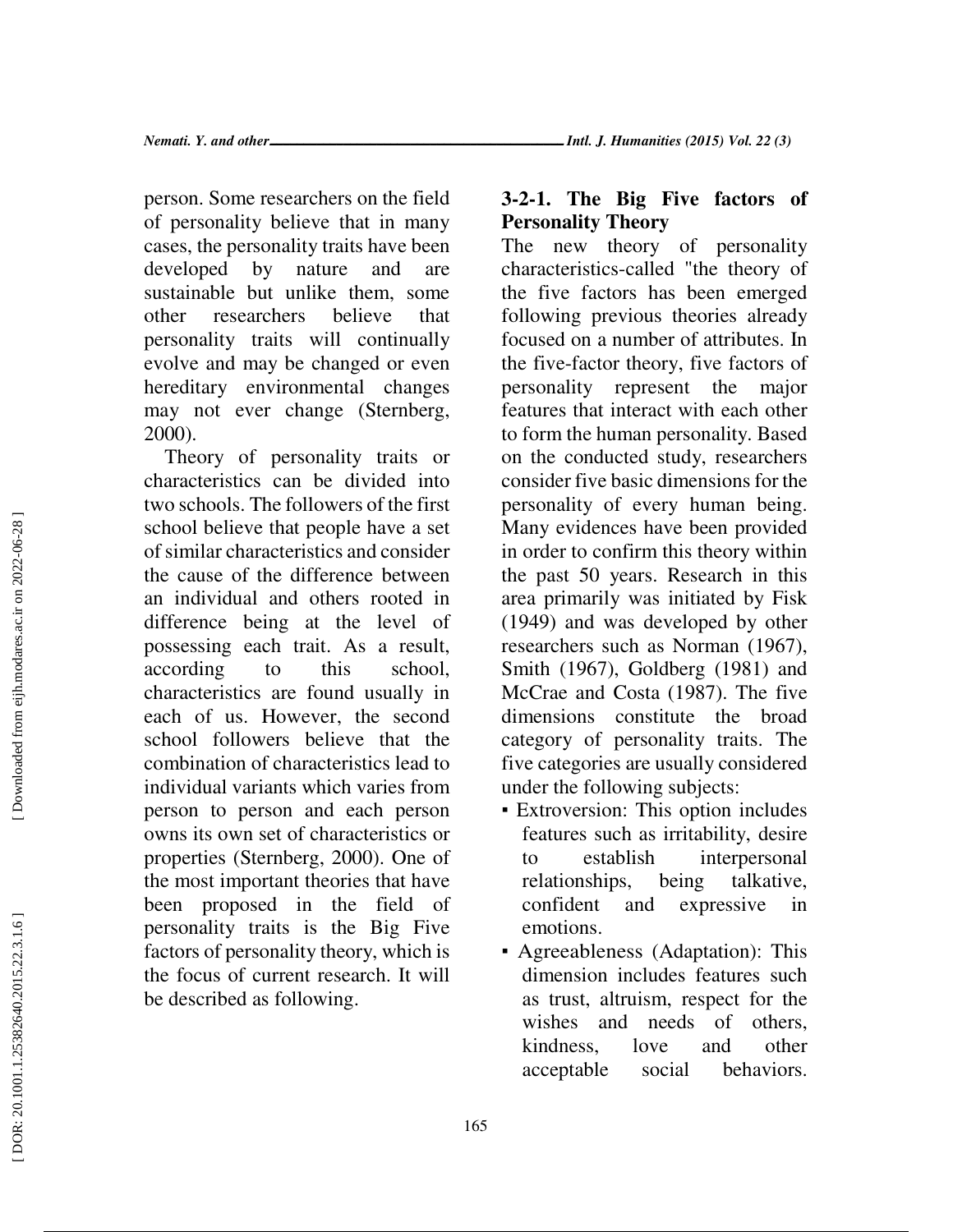- Conscientiousness: Common features of this dimension are included of a high level of thinking with appropriate control reactions and targeted behaviors. For whom this dimension is prominent, dealing with organization and the details of everything is facile.
- stimulate appetite (neuroticism): Those who this dimension of their personalities is prominent, are emotionally instable, anxiety, shied and depressed.
- Openness (open minded): This option includes features such as imagination and vision, and those who this dimension of their personalities is prominent have usually diverse interests (McCrea and to colleagues, 1986; Lin 2010; Ryvier, 1386). These dimensions represent broad areas of human personality. Research has found that attributes which are common in a group usually are also common among other individuals. For example, people who are violent and have a great desire to establish interpersonal relationships, are also usually talkative. However, sometimes they are not together. Human personality is very complex and varied and individual may show behaviors in fitness with several dimensions.

#### **3-3. Brand Personality**

Brand personality is consisted of properties that are attributed to it. These properties form a part of the brand identity. According to Aaker, brands with their personality promise to consumers these features as well as their image which will be created in the minds of consumers based on the company's activities. This type of personality is essential for the brand communication with consumers. Brand personalities are useful tools for brand selection by customer (Louis & Didier, 2010; Aaker, 1997).

Brand personality is a unique set of emotionally dependent applications that brand tends to create or maintain. These associations represent what brand should ideally be kept in mind of customer and refers to potential customer commitment to the brand. The brand personality should ideally include defining and distinguishing features that provide stability, predictable message and mental perceptions. Brand personality is an attractive concept in today marketing world. Aaker, defines brand personality as the core and the closest variable in the customer decision in the case of purchase. It is obvious that all of the brands have personality and if organizations don't design it , it will be shaped in customers minds based on the organization activities. So it is better that organizations attempt to shape the personality of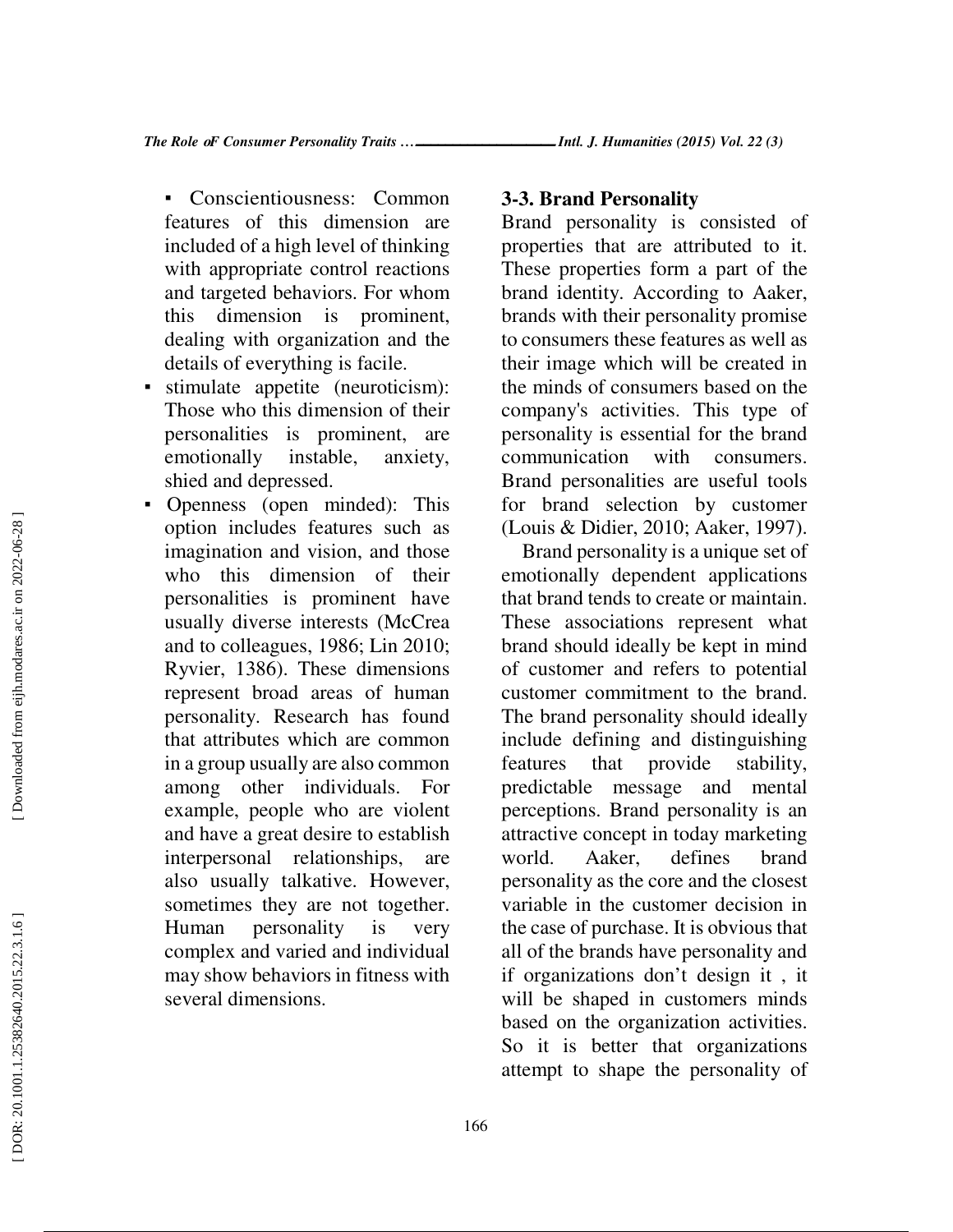their brand in customer mind. Much research has been done on the brand personality parts by scientists in the world. The basis of these research studies is the psychology of human personality. One of the most famous and most frequent of these researches is the research of David Aaker. He has introduced five features of sincerity, excitement, competence, sophistication and ruggedness for brands (Louis & Didier, 2010).

Brand personality is considered as an important tool which is motivator of consumers and according to Aaker, brand personality is one of the distinguishing factors of various brand. On the other hand, in researches conducted on brand and consumer relationships, it has shown that brands in economic transactions are not considered as a more powerful tool, but they will help consumers identify tendencies (Dintho, 2008). Many theories can be considered as the underlying for personality theory including the theory of anthropomorphism, self-concept theory, personality theory and the theory of Big Five.

Consumers often grant personality features to brands by considering the aspects of human personality for different brands and marketers often create and reinforce these perceptions by positioning of the brand. The brand personality traits provide symbolic meaning or emotional value which can help consumers brand preferences and can be more stable than functional features. Successful positioning of a brand personality in a product category requires measurement models being able to distinguish the brand from the other ones by providing similar products. Consumers extend a brand to a specific scope with dimensions which are typically rooted in people personality. In other words, the dimensions of brand personality are defined by extension of the human personality dimensions in the field of brand (Heidarzadeh et al, 1389).

Levy (1959) showed that the personality of each brand encompasses a set of demographic characteristics such as gender, age and social class of brand customers and the formers may not be directly related to their mental picture of the users, staff, and spokesman for the brand and indirectly influenced by the characteristics of their products. For instance Mercedes cars by creating an image of quality and performance of their products in the minds of customers are used by the higher social class populations. In their study, Kotler and Keller (2005) points out that consumers often choose the brands that are commensurate with their selfperception. However, sometimes, consumers want to choose a brand based on their ideal self-perception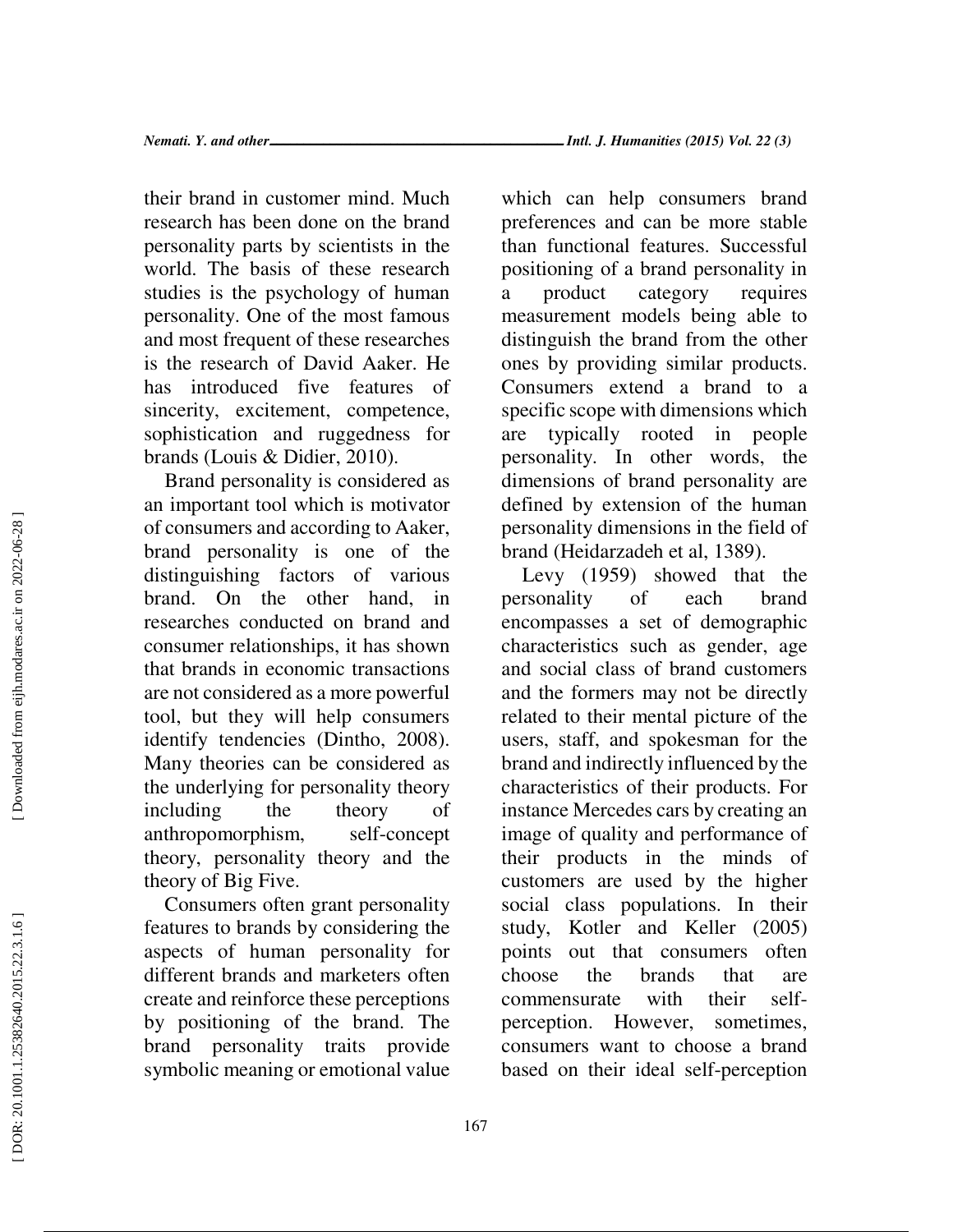and social self-perception. Therefore, brand personality may play a crucial role in product selection based on the individual personality.

Karande et al (1997) argued that product designers and marketing personnels may benefit from the brand personality, because the good personality can help to perform the promotion and marketing programs. In addition, a brand can distinguish itself from the other ones by using the personality of the brand. Moreover, brand personality enhances the influence of the brand on customers. Accordingly, the brand will be successful by benefiting from a different personality compared to the other brands, so that customers perceive the brand personality as a unique personality and finally expand their relationship with the brand (Milewicz & Herbing , 1990).

Aaker (1997) used the psychology of personality to develop the scale of psychology of the brand and identified five brand personality dimensions. The dimensions are: sincerity (integrity), excitement, competence, sophistication and roughness (topography). Aaker et al. (2001) conducted a study in Japan and America in the field of brand personality and changed the brand personality dimensions. In the present study, the same five brand personality dimensions are used.

#### **3-4. Brand Loyalty**

Loyalty is an important concept in marketing strategy and according to Aaker, brand loyalty is the core of the brand equity. Loyalty will cause customer to lower seeking information among the options. Solomon (1992) showed that purchasing decisions based on loyalty may become a habit, and this may be a result of their satisfaction of the current brand. Loyalty toward an organization will create an advantage in reducing the cost and doing business (Bennett et al, 2005). After all, loyalty toward the company can provide an opportunity for company to respond to threats such as competition, because as much as consumers are loyal to the brand due to the ability of the product to meet their needs, they will be less sensitive to price increases (Graham and et al, 1994).

In general it can be said that a large number of loyal customers are as assets of an organization and have been identified as important determinants of brand equity. Jacob (1971) proposed for the first time a general definition of loyalty by defining it as "biased behavioral response and psychological action" which over time by certain decisions or respect to one or a number of brands in a variety of brands and it is a. A theoretical analysis shows that brand loyalty is different regarding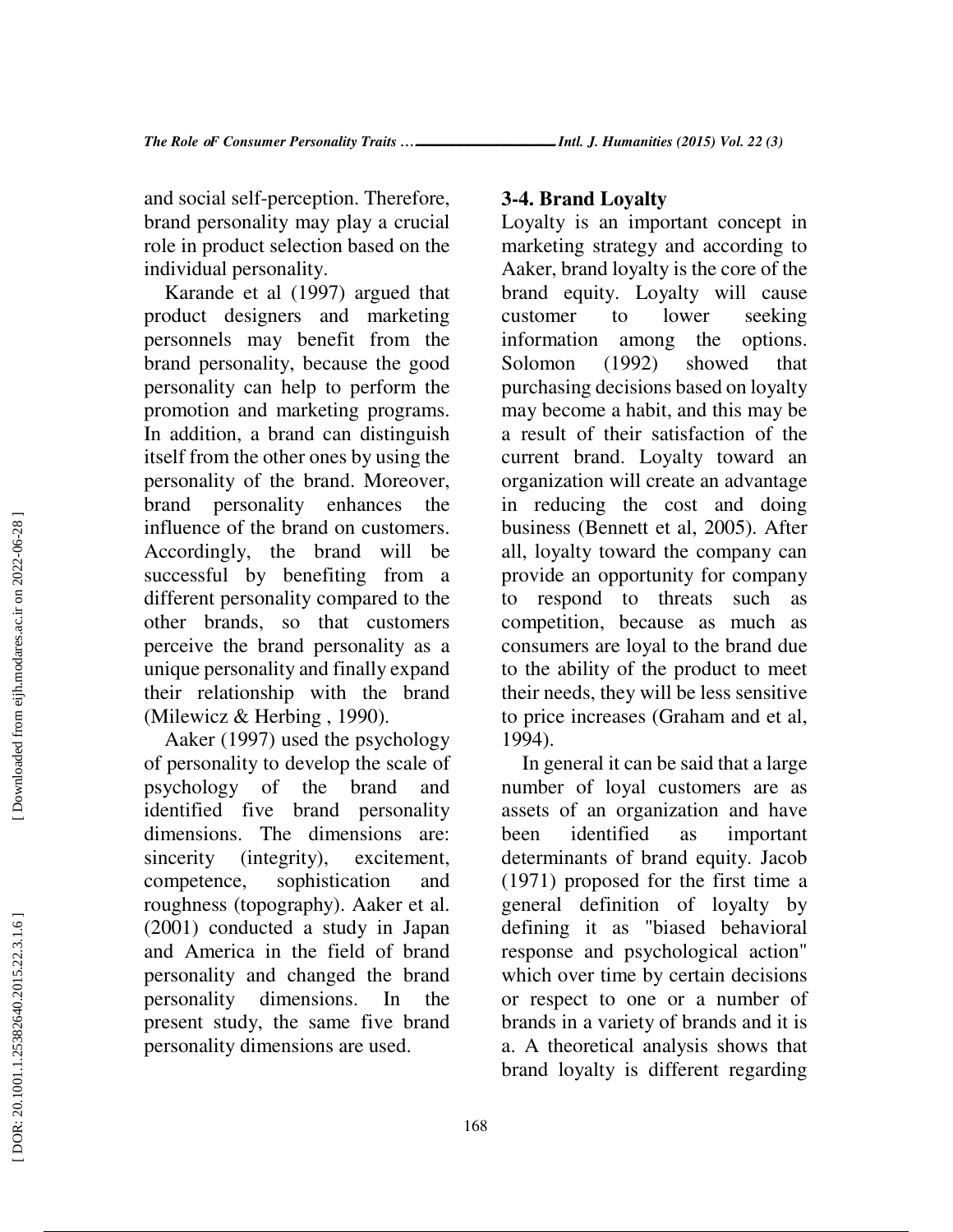the consumer, industrial and services markets and according to the characteristics of different types of markets, shopping habits, recession, satisfaction, paying attention to purchase, product category, and the risk (Cheong, 2009).

- A) The consumer goods market, most of marketing researches have focused on this market. These markets include fast consumption products such as ice cream and food. Many studies indicate behavioral tools and loyalty to the leader that affect the purchase of these goods. Consumer markets sometimes indicate divided loyalty features being known in marketing as multiple brand purchase. The reasons of this consumer behavior is different:
- 1. The consumer may seek to diversify and change the brand.
- 2. The other brands sales promotions may change buying patterns.
- 3. Lack of access to the favorite brand may be led to purchase from a brand that normally customer does not buy it.

Behavioral loyalty in consumer markets is often a habit or is created due to the little involvement in purchase of consumer goods. The first purchase may be more involving, but future purchases will be the habit. Therefore, many researchers believe that in

purchase of consumer goods, if we cannot say that no decision has been made, it can be concluded that a minimum decision is taken.

- B) Durable goods market: goods that are used for a long time, meaning that the customer once purchasing the goods, will temporarily withdraw from the market until they are again needed to be replaced. Features of purchasing durable goods are:
- 1. Buyers often have attitudes toward competing brands.
- 2. In each period, the buyers are unique loyal or double loyal.
- C) Services markets: a few studies have been done on these markets compared with consumer goods.

Brand loyalty is defined as the response of loyalty and psychological process. Repurchase is not a perfect indicator of brand loyalty but purchasing must be intentional. Brand loyalty is including a degree of commitment to quality of the brand and positive cases and repeated purchases. Usually, a particular product has been manufactured by several brands and buyer should take a moment to choose one among them to decide. Today, most products and services are sold by brands and this shows a very safe place of branding. Usually, the majority of the brands are selected for the previous purchases which are more likely to be purchased again. Loyal customers for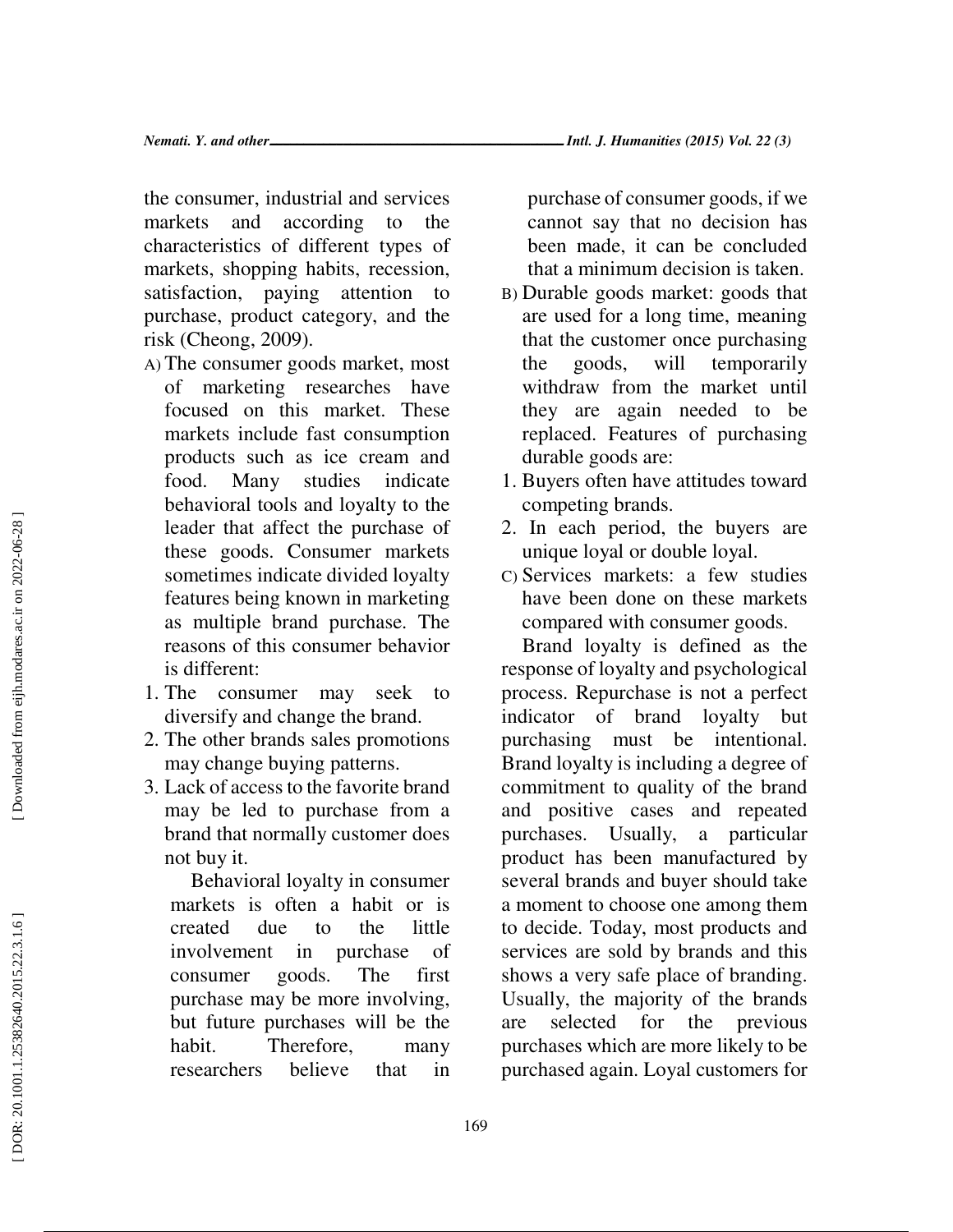hospitable companies are more important because they are easier to provide the services rather than nonloyal customers and they are more profitable as well.

### **4. Development of Research Hypotheses**

## **4.1. The Relationship between Consumer Personality Traits and Brand Personality**

The power of a brand is related to the worth which it provides through tangible ways such as properties that lie in the relationship between brand and its benefits. Consumers usually perceive the brand from dimensions which are adapted with the individual personality by extending it to the brand. The personality dimension of a brand can be developed and dimensions of human personality can be defined in brand scope. Therefore, competitors try to put more value and importance on the personality aspects of the brand in order to force their competitive situation in the market. The creation of brand is needed to a collective activity and also must match with the variables of the brand life cycle. When choosing among the brands that are competing, consumers assess the fitness between the brand personality and their favorite brand personality (Zinkhan et al, 1996). Each brand has a personality. If, as often happens, a brand is identified with the person with whom we

gradually build a picture and with who we speak about those products or services (Kapferr, 1385).

Personality and values are two related concepts where the former is a subset of values (Gutman, 1982). Personality and image are two different concepts, so that the brand personality be known as the result of communications between the company and customers, but image is considered as consumers perceptions about the brand. Consumers' personality characteristics have a significant role in the selection of brand personality which is similar to their personality. Lin et al (2010) in their research discuss the impact of the personality traits on the brand personality. The results showed that the customers' personality traits have significant impact on the personality of the brand. Accordingly, this hypothesis will be explained.

**Hypothesis 1:**consumers' personality traits have significant effect on the brand personality.

## **4.2. Relationship between Brand Personality and Brand Loyalty**

Matzler (2007) evaluated the effect of brand personality on customer brand preference, influence, customer loyalty and customer purchase intention. His study showed that brand personality has a positive effect on variables of brand preference,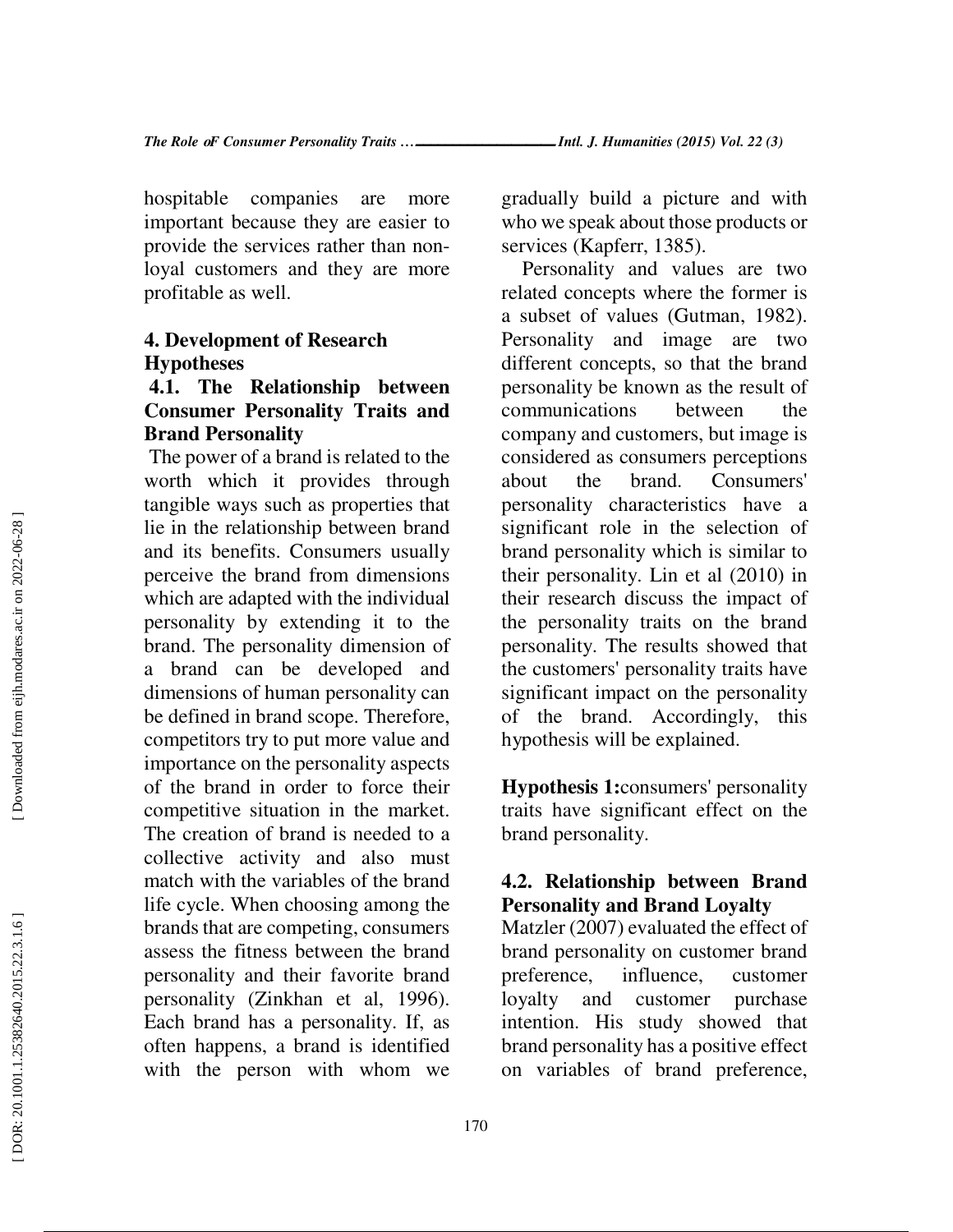penetration, customer loyalty and purchase intention. Gau (2003), similar to these findings, concluded that the brand personality has significant impact on brand preference and customer loyalty vis – à vis the brand. His study showed that interviewees who identify brand personality, prefer one brand to other brands. His research also showed that customers like that brands have distinct and unique personality and the consumers' personality is closer and more similar to the brands personality which they prefer.

Kumar et al (2006) examine the relationship between brand personality and loyalty and for this purpose the two categories of durable goods (car) and consumer goods (toothpaste) were studied separately in order to discover the relationship between brand personality and brand loyalty. The results showed that in the consumer goods market, brand personality may affect the customer loyalty. Accordingly, the following hypothesis can be expressed:

**Hypothesis 2:** brand personality has significant impact on brand loyalty.

## **4.3. The Relationship between Consumer Personality Traits and Brand Loyalty**

Matzler et al. (2006) examined the relationship between personality traits (openness and extraversion), the joy value, the influence of the brand and brand loyalty. The results showed that personality traits of openness and extraversion are positively related to brand loyalty and brand products with joy value. Lin et al (2010) in their study on the impact of personality traits, brand personality and brand loyalty showed a significant and positive effect of personality traits on the brand personality and brand loyalty. Accordingly, the following hypothesis can be expressed:

**Hypothesis 3:** personality traits have significant effect on consumer loyalty to the brand.

### **5. Conceptual Model**

Based on the history, literature review , research methodology and hypotheses; conceptual model can be represented as follows: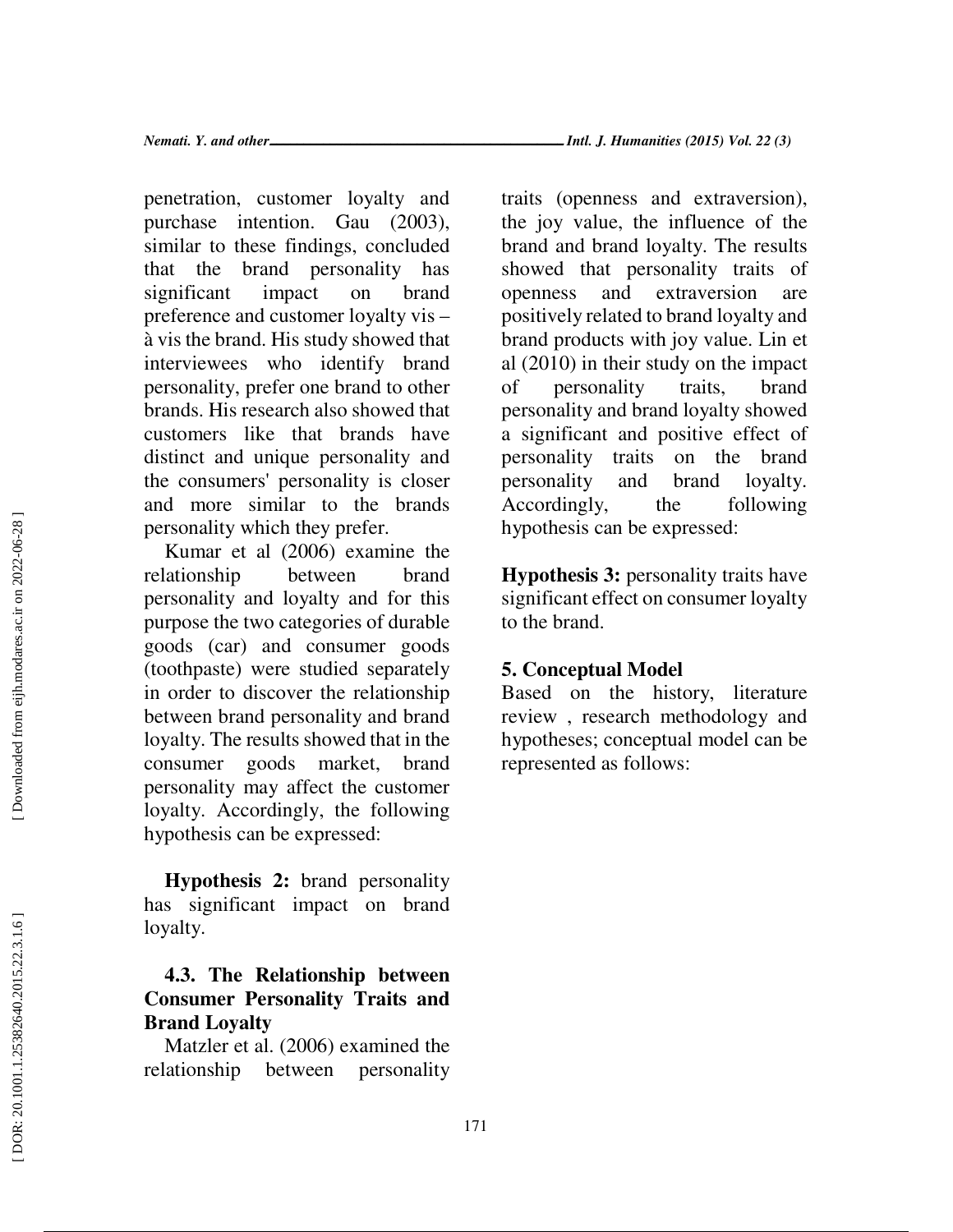

**Figure 1:** Conceptual Model

### **6. Research Methodology 6.1. Research Method**

Considering the fact that the present study examines the relationship between consumer personality traits, brand personality and brand loyalty in mobile phones market, this research based on its purpose and nature is an applicable study. From the perspective of data collection method , this study is a survey and with regard to the research design is a descriptive research. A questionnaire was used to collect the research data. The questions were arranged in the Likert five options form (strongly disagree, disagree, neither disagree nor agree, agree, strongly agree) and the questionnaires were distributed personally.

#### **6.2. Questionnaire**

The conceptual model of this study contains three variables of consumer personality traits, brand personality and brand loyalty which are assessed through a set of measurement variables. In order to measure five consumer personality dimensions, 15 items (3 items per dimension) in the questionnaire were considered. To measure five dimensions of brand personality including excitement, competence, peaceful, honesty (intimacy), and complexity (sophistication), 40 items or questions in the questionnaire were considered. Finally, in order to measure the brand loyalty, 9 items were used. Thus, a total of 64 items in questionnaire of this study has been developed to measure the variables. In addition, a number of demographic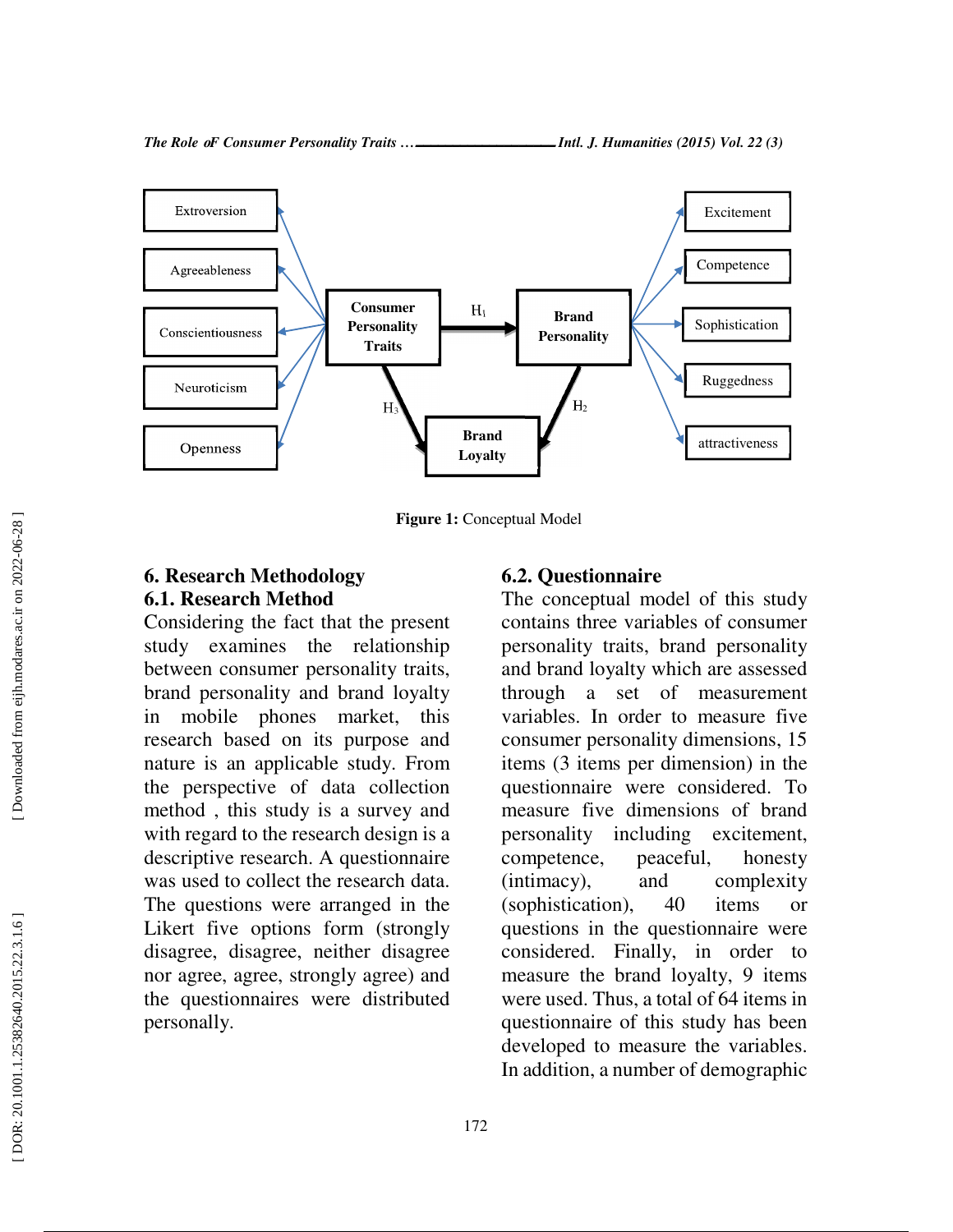*Nemati. Y. and other*ــــــــــــــــــــــــــــــــــــــــــــ *Intl. J. Humanities (2015) Vol. 22 (3)*

questions were also taken at the beginning on the questionnaire.

### **6.3. Data Analysis Method**

In the present study, Structural Equation model (SEM) is used to analyze data and to test research hypotheses. SEM is a strong multivariate analysis in multivariate regression family which helps the author test a set of regression equations simultaneously. To study the reliability of the model, Cronbach's  $\alpha$  value and to measure the fit of provided model and the validity of the questionnaire, confirmatory factor analysis (CFA) are used.

### **6.4. Research Statistical Sample and Community**

The population of the study consisted of all mobile phone users in the city of Tehran. According to dispersion and the number of mobile phone in Tehran, accessible sampling method is used and based on the Cochrane relation for the infinite population, a sample size of 380 users who visit the malls and were mobile phone users were selected for studying and distributing questionnaires.

## **4.5. Questionnaire Reliability and Validity**

To analyze the internal structure of the questionnaire and to determine the validity, the results of CFA and

AVE have been used. To this end, standard factor loading and AVE index for all items and variables were computed as shown in table \. Validity is established when standard factor loading for each variable is measured and AVE index for each main variable is greater than 0.5 (Fornell and Larcker, 1981). As seen in table ١, standard factor loading and AVE index are greater than 0.5 for all items and variables. Therefore, one can conclude that the questionnaire enjoys acceptable validity. To measure reliability, Cronbach's α value is used. To establish reliability, Cronbach's  $\alpha$  value should be greater than 0.7 in order to be accepted. Cronbach's  $\alpha$  values for all constructs are shown in table  $\lambda$  and all of them are greater than 0.7.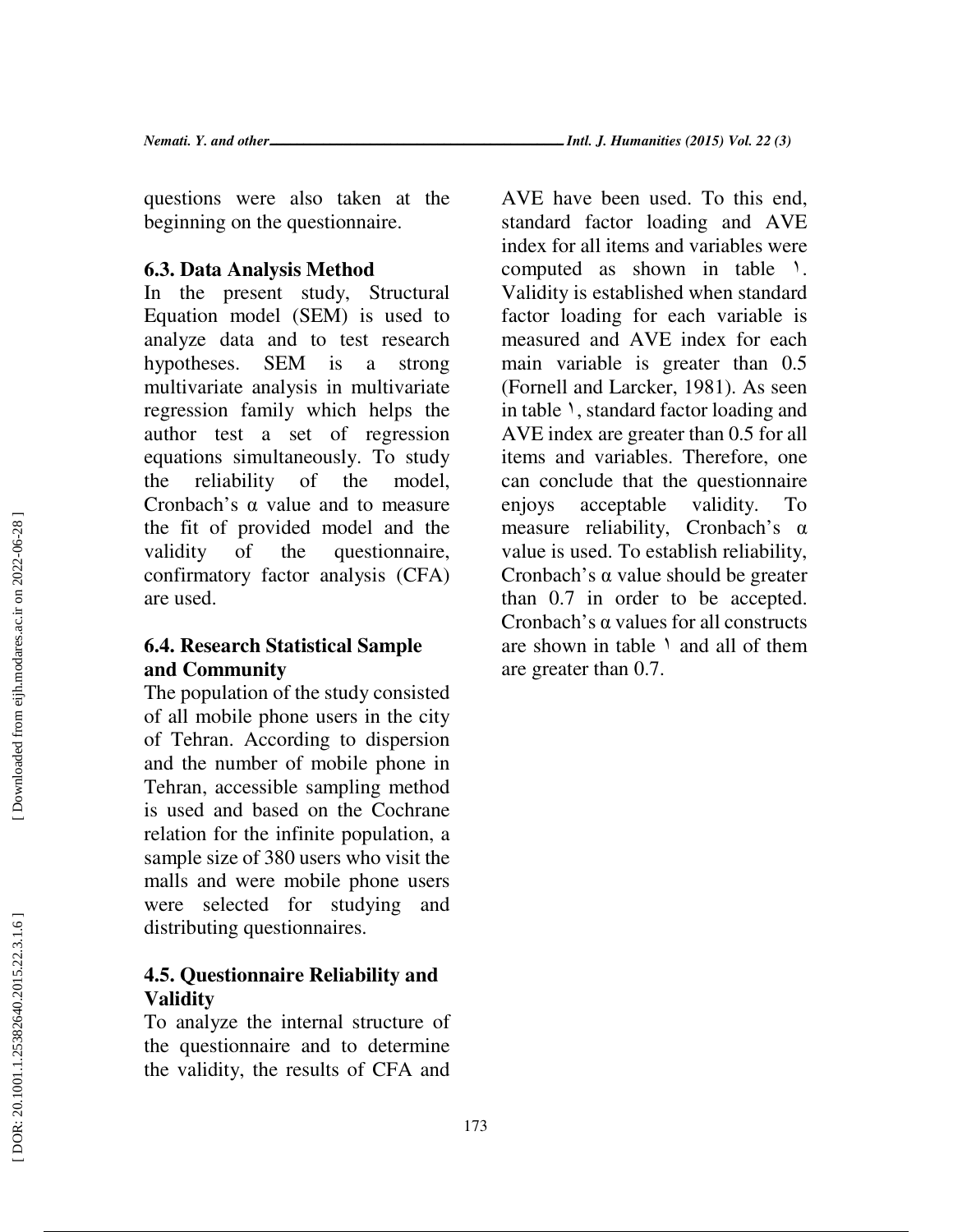| <b>Items</b>                                 |                         | (SFL Mean)            | (AVE)                 | (Cronbach's $\alpha$ )     |  |
|----------------------------------------------|-------------------------|-----------------------|-----------------------|----------------------------|--|
| Persona<br>lity Traits                       | Extroversion            | $\cdot$ /9 \          | .799                  | $\cdot$ / $\vee$ ۹         |  |
|                                              | Agreeableness           | .799                  | $\cdot$ /9 $\wedge$   | $\cdot$ / $\vee\vee$       |  |
|                                              | Conscientiousness       | .709                  | $\cdot$ /9)           | $\cdot/\wedge$             |  |
|                                              | Neuroticism             | $\cdot$ / $\hat{r}$ . | .795                  | $\cdot$ / $\vee\tau$       |  |
|                                              | <b>Openness</b>         | .199                  | $\cdot$ / $\vee$      | .776                       |  |
| rand<br>Perso<br>nality<br>$\mathbf{\Omega}$ | Excitement              | .789                  | ۰/۵۸                  | $\cdot$ / $\vee \check{r}$ |  |
|                                              | Competence              | $\cdot$ 108           | $\cdot$ /9)           | $\cdot$ / $\vee$ $\circ$   |  |
|                                              | Sophistication          | .700                  | .70 <sub>V</sub>      | $\cdot$ / $\vee$           |  |
|                                              | Ruggedness              | .78 <sub>V</sub>      | $\cdot$ / $\hat{r}$ . | $\cdot$ / $\vee$ $\wedge$  |  |
|                                              | attractiveness          | .787                  | .700                  | $\cdot/\vee\cdot$          |  |
| <b>Brand</b>                                 | $\cdot$ / $\vee$ $\vee$ | .199                  | $\cdot$ /9)           |                            |  |
| Loyalty                                      |                         |                       |                       |                            |  |

Table 1: The Rates of Standardized Factor Loading, Cronbach's α Value and AVE

# **7. The Research Findings**

**7.1. Descriptive Research Findings**  In order to better understand the studied population in the research, before the analysis of statistical data, it is necessary to describe the demographic information and the

 data. In this study, four variables of gender, age, education and income were considered as demographic variables whose classification based on 380 respondents is shown in the table below.

**Table 2:** Research Demographic Variables

| <b>Variable</b>  | Age                   | Percent        |  |
|------------------|-----------------------|----------------|--|
|                  | Male                  | $\%$ $\circ$ { |  |
| <b>Sex</b>       | Female                | 9657           |  |
|                  | $-\mathbf{r}$ .       | %۳۹            |  |
| Age              | $T1 - Y$              | %Y             |  |
|                  | $+40$                 | $\%$ ٣٣        |  |
|                  | Lower than diploma    |                |  |
|                  |                       | $\%$ Y         |  |
| <b>Education</b> |                       |                |  |
|                  | Diploma and Associate | %۱۸            |  |
|                  | of Arts               |                |  |
|                  | B. A.                 | 9659           |  |
|                  | M. A. and higher      | %۲٦            |  |

#### **7.2. Model Fitness Test**

To determine provided model fitness by CFA, various goodness of fit indicators have been used as shown in table 3. Overall, each acquired indicator for model is not itself the reason of fit or unfit of the model;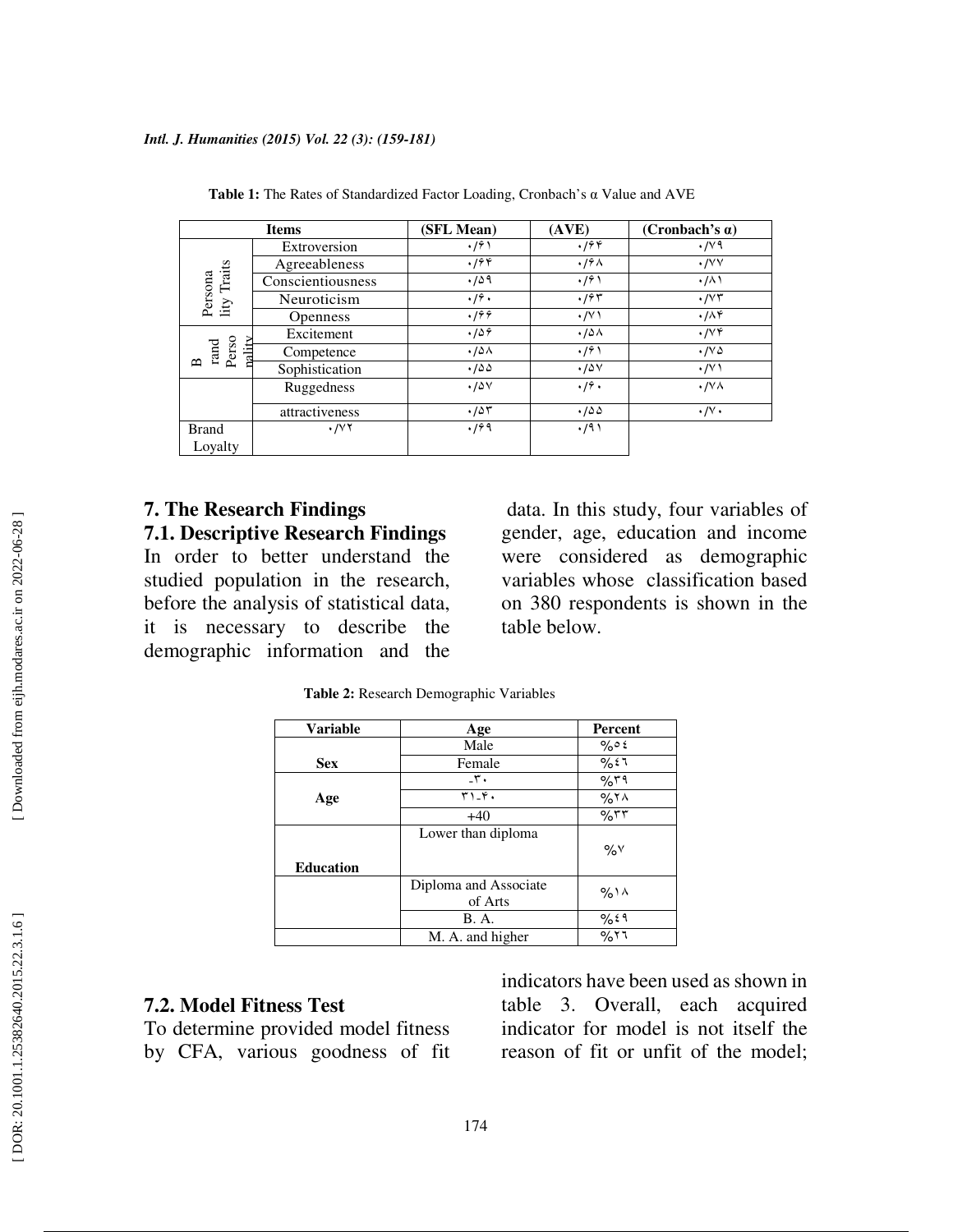rather, such indicators should be described in parallel with each other. Both  $\chi^2$  and secondary fitness tests show that the model is adequately proper and they move toward the factors of the model and we focus on such factors. Table  $\bar{r}$  indicates the most important indices and depicts that the model enjoy proper fitness.

All indices indicate that the model is fit to observed data. Model fit indices show the appropriateness of measuring model since Chi 2 ratio on freedom degree is less than 3, RMSEA is less than 0.9 and other indices are also plausible. In other words, the overall model is significant and admirable.

| Index        | <b>Ratio</b> | <b>Allowed level</b> |
|--------------|--------------|----------------------|
| $\chi^2/df$  | 2.49         | $\lt$ 3              |
| <b>GFI</b>   | 0.91         | > 0.9                |
| <b>RMSEA</b> | 0.076        | < 0.1                |
| <b>CFI</b>   | 0.92         | > 0.9                |
| <b>AGFI</b>  | 0.87         | > 0.8                |
| NFI          | 0.92         | > 0.9                |
| NNFI         | 0.93         | > 0.9                |

**Table 3:** Model Goodness for Fit

#### **7.3. Hypotheses Test**

The results of the hypotheses test based on the Structural Equation Modeling are shown in Table 4. In this table according to the statistic t (absolute t-statistic for the hypothesis is above 2/58), at the 99% confidence level, hypotheses were confirmed. So, it can be concluded that consumers' personality traits have significant effect on brand personality, brand personality has significant effect on brand loyalty, and consumers' personality traits have significant effect on loyalty brand.

The path coefficient values and the impact of each of the independent variables on the dependent

hypothesis are shown as follows. For example, the path coefficient of 0/69 for the first hypothesis shows that the consumers' personality traits affect the brand personality in mobile phones market to 69%. This means that if a mobile phone consumer personality traits change to one standard deviation, their selected brand personality will be changed with the probability of 99 per cent to 69% of standard deviation. Other positive hypotheses path coefficients values can be interpreted as such.

The values of determination coefficients of the dependent variables have been summarized in the following table. The determination coefficient of the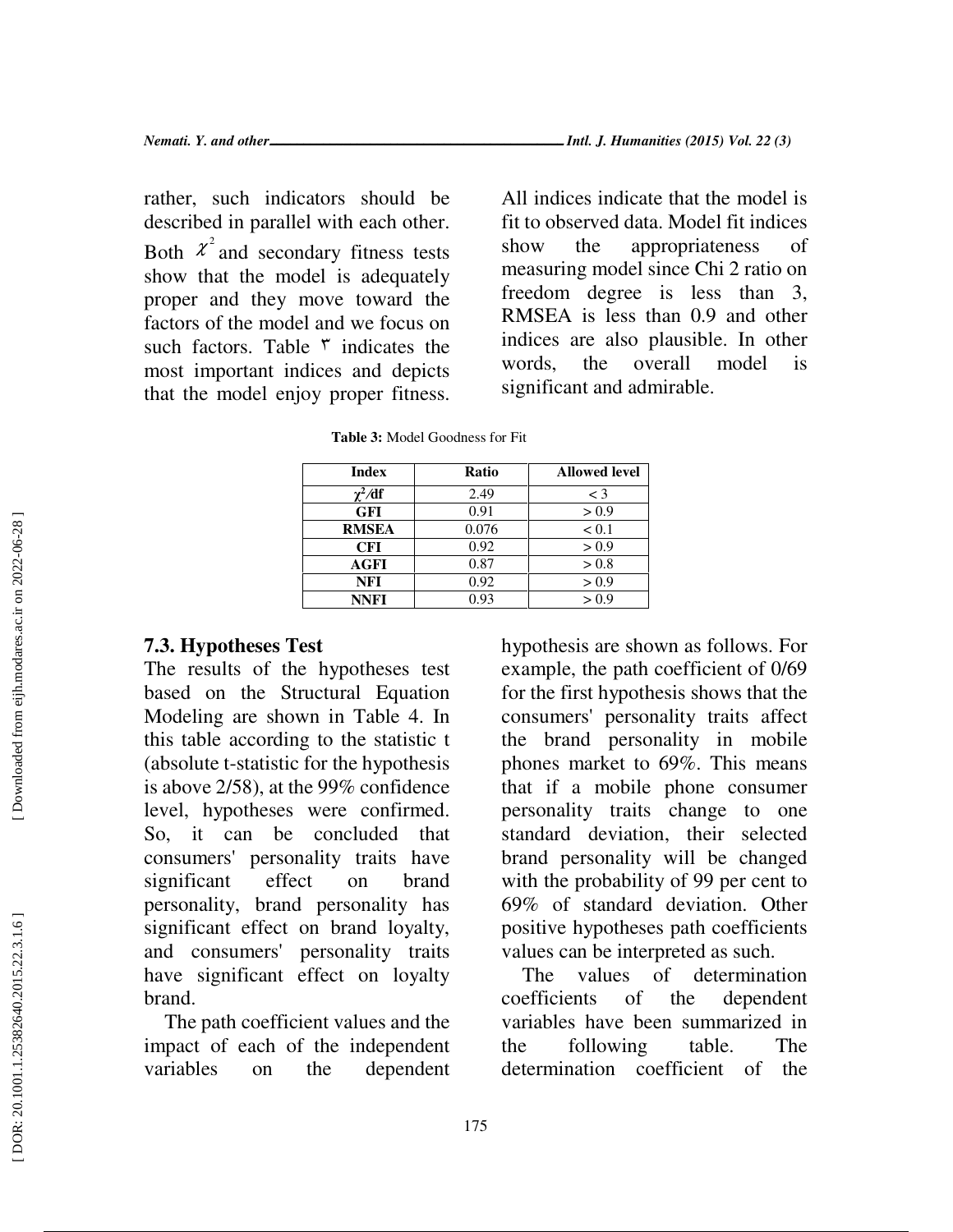influence of mobile phones consumers' personality traits on brand personality is equal to 0/63. This value indicates that the variable of consumer personality traits could predict or explain 63% of the variability in the mobile phone brand personality. The remaining 37% shows the measurement error and is related to the other variables that are our focus of attention in this study. The determination coefficient of the influence of mobile phones consumers' personality traits and brand personality on brand loyalty is equal to 0/71. This value indicates that the variables of consumer personality traits and brand personality could predict or explain 71% of the variability in the brand loyalty. The remaining 29% shows the measurement error and is related to the other variables that are the subject of this study.

**8.** 

| <b>Research hypotheses</b>                           | $\mathcal{(\beta)}$ |                     | $\mathbf{R}^2$ | <b>Result</b> |
|------------------------------------------------------|---------------------|---------------------|----------------|---------------|
| the impact of customers' personality traits on brand |                     |                     |                | confir        |
| personality                                          |                     | $*$ <sup>6/71</sup> | 0/63           | med           |
| the impact of brand personality on brand loyalty     | 0/6                 |                     |                | confir        |
|                                                      |                     | **5/93              | 0/71           | med           |
| the impact of customers' personality traits on brand | 0/6                 |                     |                | confir        |
| lovalty                                              |                     | $*$ 6/26            |                | med           |

**Table :4** Hypotheses Test

\*\*Significant at the 99 percent confidence level.

\*Significant at 95 percent

#### **Discussion and conclusions**

One of the important issues many marketers are facing today is that the marketing stage in its evolution is at a level in which organizations are not only in pursuing new customers, but also , one of the most important goals of marketing is management demand and enhancing brand value by pushing customers into loyalty. Indeed, given the difficulty and high cost of attracting new customers, retaining the existing customers through loyalty is more attractive for companies. When the customer awareness increases about the market

,the access to information has led to decrease customer loyalty toward companies. In such circumstances, the brands can lead to the customer's brand loyalty in a competitive market. Here , the function of personality is not ignorable. Personality can be expected for both consumers and brand. Aaker (1996) knows the brand personality as the core and the closest variables in the customer decision when buying. The brand personality represents the basis for a desirable branding program for consumer. Efficient and proper management are included in the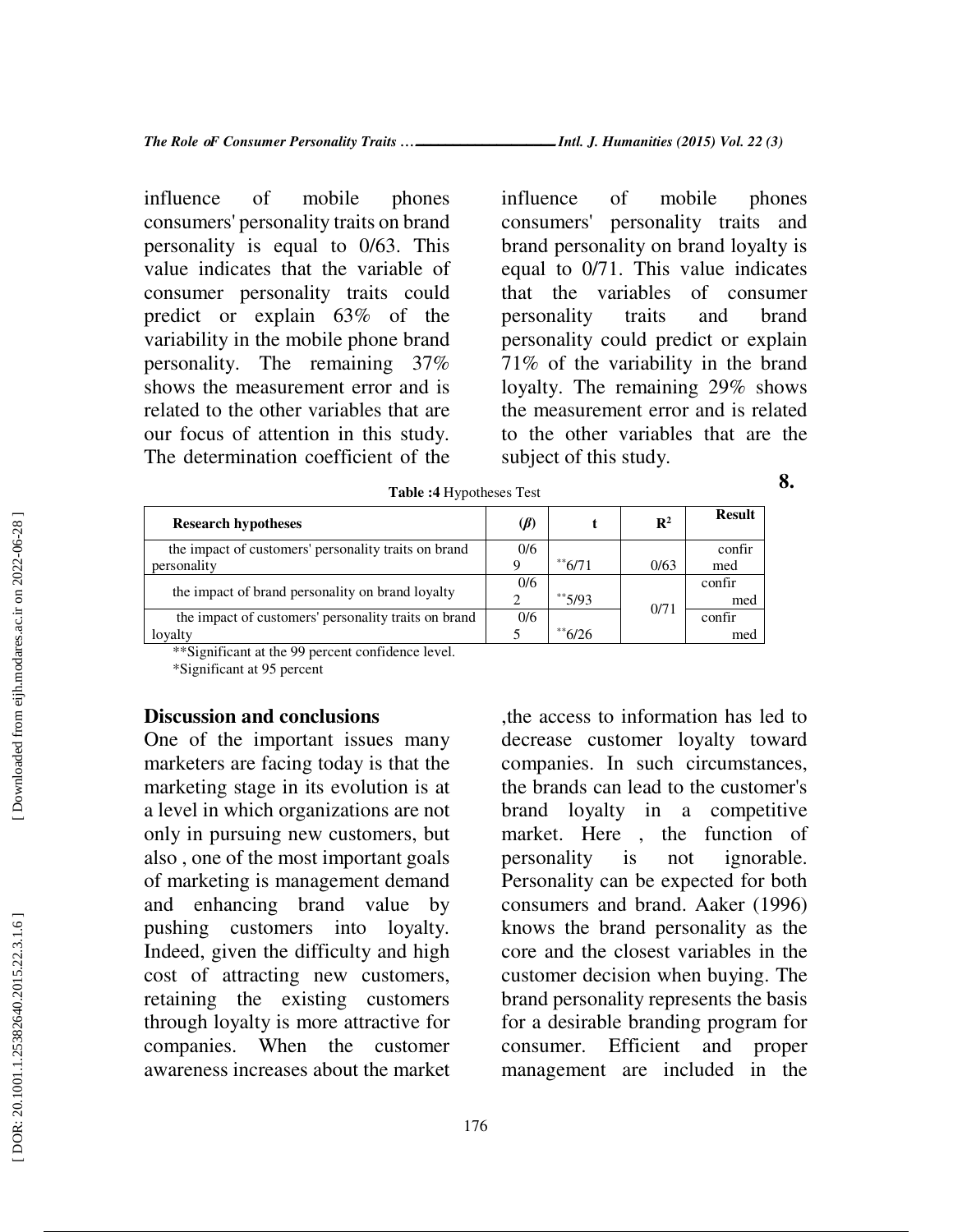brand's personality. In order to achieve the goals such as customer satisfaction, loyalty and profitability, this matter sounds to be important to marketing managers and corporates. Consumer's personality traits can be attributed to the "person stable characteristics" and it is defined as a set of properties that are identified through stability leading to predict individual behavior. Personality refers to the character and properties that represent the behavior of a person, including thoughts, feelings, perceptions of the self-image, ideas, thinking methods and many of the habits. Appropriateness and compatibility between consumer personality and brand personality and the close relationship between the two personalities will be followed by the consumer brand loyalty. Accordingly, the present study aimed to investigate the relationship between consumer personality traits and brand personality in one hand and the relation of these two types of personalities with brand loyalty in the mobile phone industry on the other hand.

To accomplish this goal, 380 consumers of mobile phone in Tehran were selected. Five dimensions of extraversion, agreeableness, functionalism, neuroticism and reflection for the consumers' personality traits and 5 dimensions of excitement, competence, security

(peaceful), honesty (intimacy) and complexity (sophistication) have been considered for brand personality. The research findings showed a significant relationship between the consumers personality traits and brands personality in phone mobile industry. Accordingly, we can conclude that consumers' personality traits in mobile phone market have the relationship with brands personality and people select the brands which have a high proportion to their personality. The research findings showed that both of the consumers' personality traits and the brand's personality have a significant relationship with the brand loyalty.

### **References:**

- [1] Heidarzadeh, Kambiz; Alwani, M., and Qalandy, Kamal (1389), The effect of brand social power based on the mentally preparation of the customers to purchasing decisions, *Journal of Management Studies*, No. 86, pp. 52- 27.
- [2] Ryvier, C. (1386). *Introduction to Anthropology*, translated by Nasser Fakouhi, Tehran, Ney publication, Third Edition.
- [3] Sholtz, Devon and Schultz, Sydney (1387). *Theories of personality*, Tehran, translated by Sayed Mohammadi.Y, Ney publication, Fourth Edition.
- [4] Farbod, Mohammad. S. (1386). Foundations of anthropology, Tehran, Pashtun publication, Fourth Edition.
- [5] Kapferr, G. N. (1385). *Strategic brand management,* translated by Sinai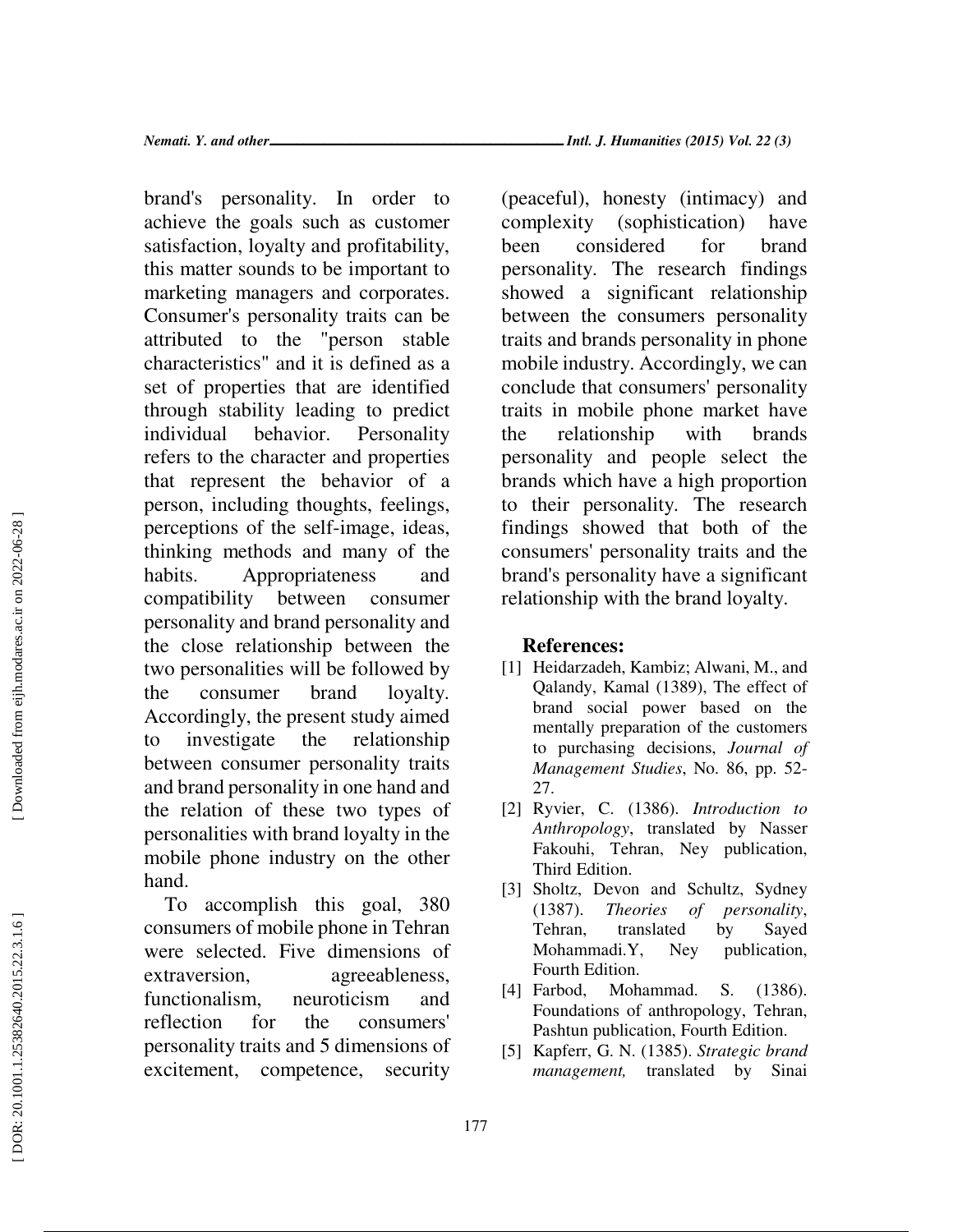Gorbanloo, Tehran, Moballegan publication, First Edition.

- [6] Madi, Salvatore (1384). *Comparative analysis of theories of personality*, translated by Ali Haghighi, Tehran, Third Edition.
- [7] Aaker, J.L., 1997. Dimensions of brand personality. *Journal of marketing research*, pp.347-356.
- [8] Aaker, J., 1999. The malleable self: The role of self-expression in persuasion.
- [9] Aaker, J.L., Benet-Martinez, V. and Garolera, J., 2001. Consumption symbols as carriers of culture: A study of Japanese and Spanish brand personality constucts. *Journal of personality and social psychology*, *81*(3), p.492.
- [10]Allport, G.W., 1961. Pattern and growth in personality.
- [11] Bennett, R., Härtel, C.E. and McColl-Kennedy, J.R., 2005. Experience as a moderator of involvement and satisfaction on brand loyalty in a business-to-business setting 02- 314R. *Industrial marketing management*, *34*(1), pp.97-107.
- [12] Chen Z. G. & Chang, Y. X. (1989). *Psychology of personality*, 1 st ed., Wu-Nam Book Inc., Taipei.
- [13]Didier, L. & Cindy, L. (2010). Impact of brand personality on three major relational consequences (trust, attachment and commitment to the brand) 19 (2), pp 114-130.
- [14]Dintho, N. (2008). Brand personality impression and brand relationship quality in Vietnam, 12(6), pp 1-8.
- [15]Doyle, P., 1990. Building successful brands: the strategic options. *Journal of consumer Marketing*, *7*(2), pp.5-20.
- [16]Govers, P.C. and Schoormans, J.P., 2005. Product personality and its

influence on consumer preference. *Journal of Consumer Marketing*, *22*(4), pp.189-197.

- [17]Graham, P., Harker, D., Harker, M. and Tuck, M., 1994. Branding food endorsement programs: the national heart foundation of Australia. *Journal of Product & Brand Management*, *3*(4), pp.31-43.
- [18]Guo, L.J., 2003. The Effects of Personality Trait and Brand Personality on Brand Preference. *Graduate Institute of Management Science, National Chiao Tung University, Hsinchu* .
- [19]Gutman, J., 1982. A means-end chain model based on consumer categorization processes. *The Journal of Marketing*, pp.60-72.
- [20]Karande, K., Zinkhan, G.M. and Lum, A.B., 1997. Brand personality and self concept: A replication and extension. In *American Marketing Association, Summer Conference* (pp. 165-171).
- [21]Kotler, P., 2012. Marketing Management, millenium edition: Custom Edition for University of Phoenix.
- [22]Kumar, R., Luthra, A. and Datta, G., 2006. Linkages between brand personality and brand loyalty: a qualitative study in an emerging market in the Indian context. *South Asian Journal of Management*, *13*(2), p.11.
- [23] Kuenzel, S. and Halliday, S.V., 2010. The chain of effects from reputation and brand personality congruence to brand loyalty: The role of brand identification. *Journal of Targeting, Measurement and Analysis for Marketing*, *18*(3-4), pp.167-176.
- [24]Lee, J.S. and Back, K.J., 2008. Attendee-based brand equity. *Tourism Management*, *29*(2), pp.331-344.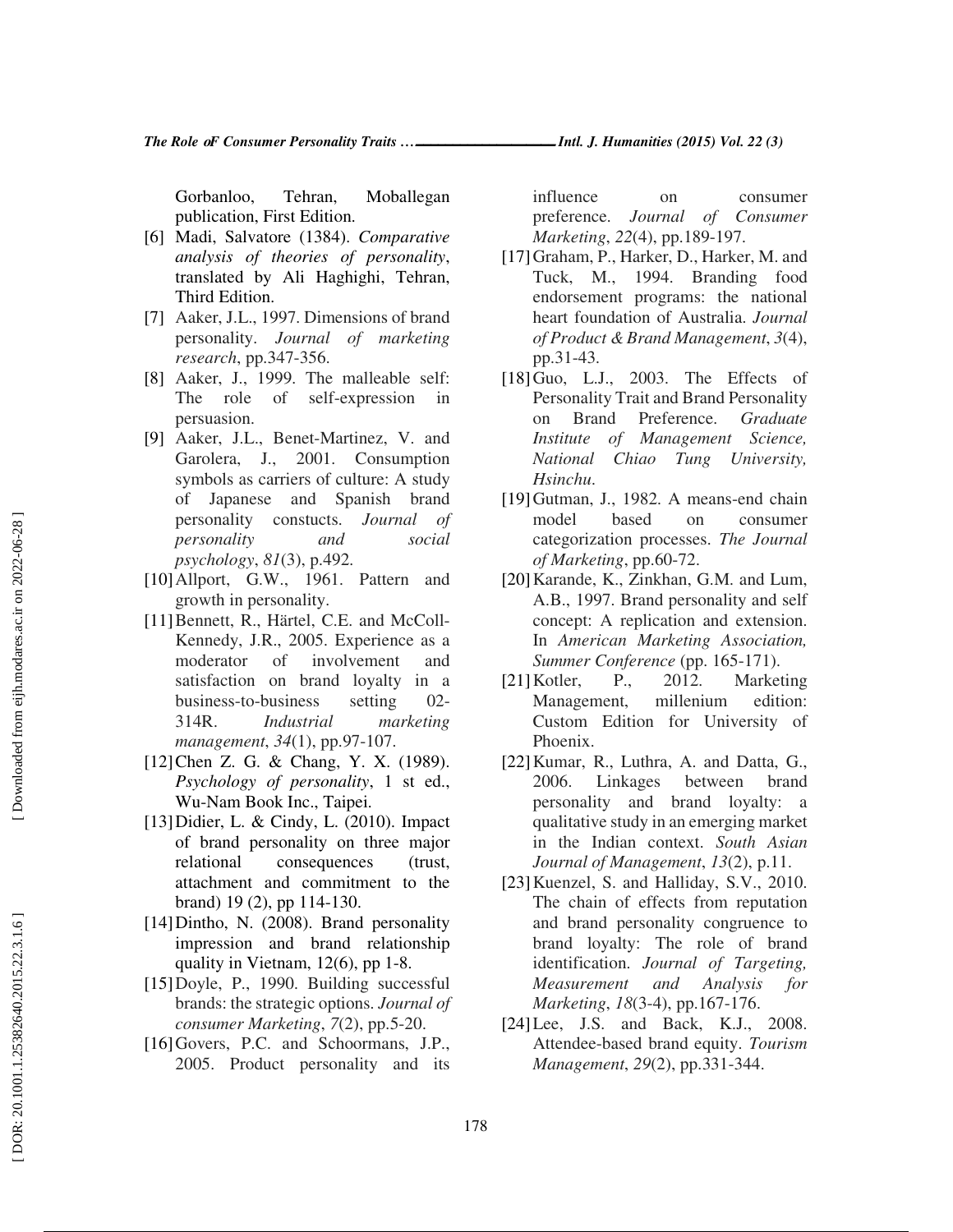- $[25]$ Levy, S. J. (1959). Symbols for sales, Harward Business Review, 37(4), pp. 117-124.
- [26]Lin, L.Y., 2010. The relationship of consumer personality trait, brand personality and brand loyalty: an empirical study of toys and video games buyers. *Journal of Product & Brand Management*, *19*(1), pp.4-17.
- [27]Matzler, K., Bidmon, S. and Grabner-Kräuter, S., 2006. Individual determinants of brand affect: the role of the personality traits of extraversion and openness to experience. *Journal of Product & Brand Management*, *15*(7), pp.427-434.
- [28]McCrae, R.R., Costa, P.T. and Busch, C.M., 1986. Evaluating comprehensiveness in personality systems: The California Q ‐Set and the five-factor model. *Journal of Personality*, *54*(2), pp.430-446.
- [29]Maehle, N. and Shneor, R., 2010. On congruence between brand and human personalities. *Journal of Product & Brand Management*, *19*(1), pp.44-53.
- [30]Martin, J. (1998). *Organization behavior*, International Business Press, pp. 70-75.
- [31]Mengxia, Z., 2007. Impact of brand personality on PALI: a comparative research between two different brands. *International Management Review*, *3*(3), p.36.
- [32] Milewicz, J. and Herbig, P., 1994. Evaluating the brand extension decision using a model of reputation building. *Journal of Product & Brand Management*, *3*(1), pp.39-47.
- [33]Pearman, R. R. (2009). *Quick guide to the 16 personality types in organizations*.
- [34]Sternberg, R.J., 2000. *Pathways to psychology*. Harcourt College Publishers.
- [35]Tsai, H., Cheung, C. and Lo, A., 2010. An exploratory study of the relationship between customer-based casino brand equity and firm performance. *International journal of hospitality management*, *29*(4), pp.754- 757.
- [36]Valette-Florence, P., Guizani, H. and Merunka, D., 2011. The impact of brand personality and sales promotions on brand equity. *Journal of Business Research*, *64*(1), pp.24-28.
- [37]Venkateswaran, P.S., Binith, M.K., Geetha, U. and Ananthi, N., 2011. A Study on Brand Personality Dimensions and Brand Loyalty towards Raymond Brand. *Journal of Marketing & Communication*, *7*(2)..
- [38]Zinkhan, G. D., Haytco, D. & Ward, A. (1996). Self-Concept Theory, *Journal of Marketing Communication*, 2(1), pp. 1-19.